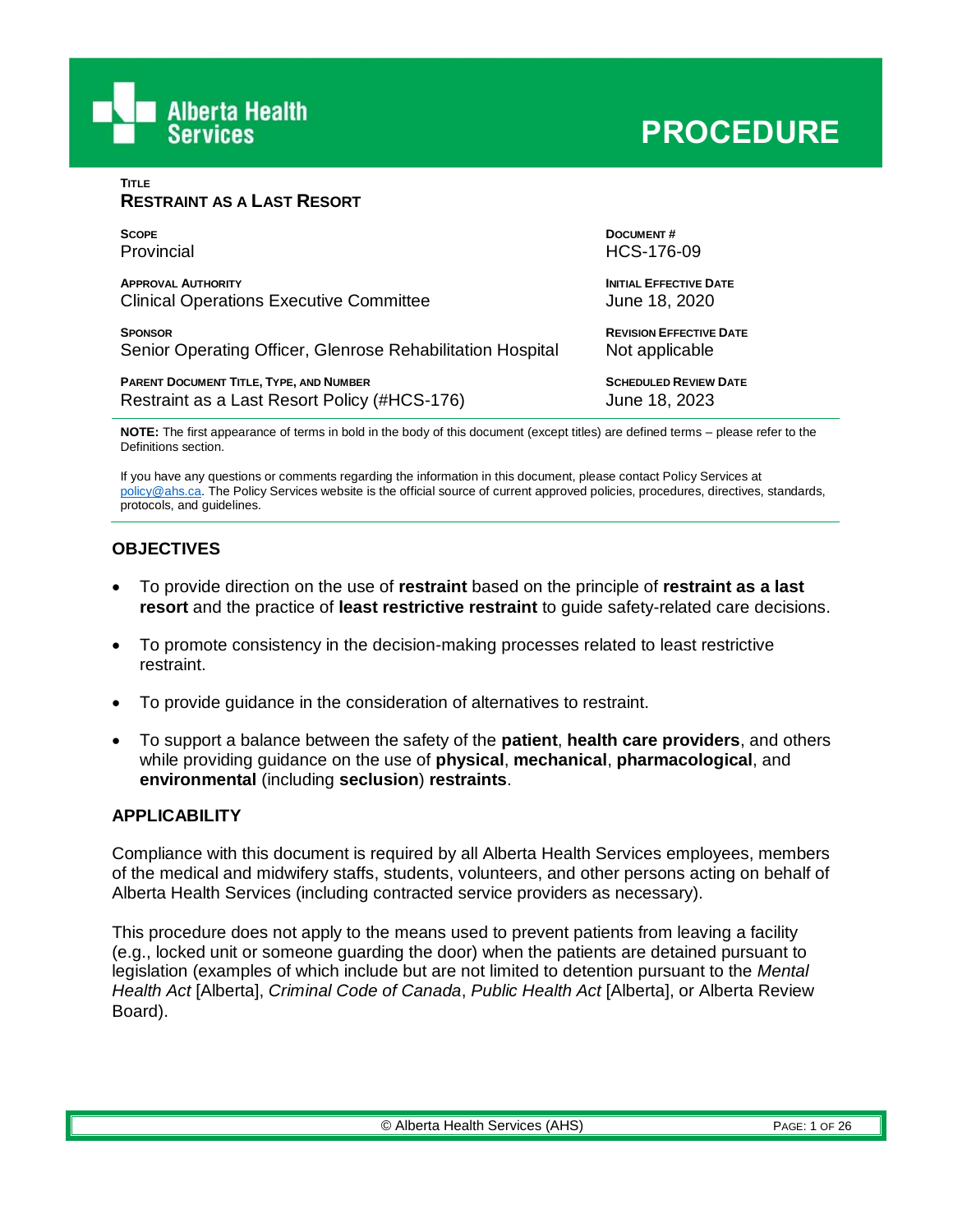|                                   |                       | <b>PROCEDURE</b>  |
|-----------------------------------|-----------------------|-------------------|
| Title                             | <b>EFFECTIVE DATE</b> | DOCUMENT#         |
| <b>RESTRAINT AS A LAST RESORT</b> | June 18, 2020         | <b>HCS-176-09</b> |

## **ELEMENTS**

## **1. Points of Emphasis**

- 1.1 Alberta Health Services (AHS) is committed to the principle of restraint as a last resort. Restraint shall be used only when other strategies have been deemed ineffective or inappropriate for the circumstances.
- 1.2 **Informed consent** is required for all non-emergent restraint use (see Section 5 below).
- 1.3 Restraint shall be used only in circumstances where:
	- a) there is an immediate threat (e.g., physical assault, self-harm) to the safety of patients, health care providers, or others and immediate action is necessary to prevent serious bodily harm to the patient or to another person;
	- b) emergency **treatment(s)/procedure** must be provided, including but not limited to resuscitation, emergency assessment, and transport; and/or
	- c) a treatment regimen or care plan must be followed because the patient is unable or unwilling to cooperate in the care setting (e.g., ICU care, severe cognitive impairment, wrist/arm restraints post-op cleft lip/palate repairs).
- 1.4 Restraint shall not be used to coerce, discipline, threaten, or punish the patient, for retaliation, or for convenience.

## **2. Risk of Restraint Use**

- 2.1 The use of restraint has been identified as a risk factor that may precipitate the following outcomes, including but not limited to:
	- a) increased risk of asphyxiation and sudden cardiac death when agitated patients are restrained in the prone position with pressure applied to the back;
	- b) increased risk of pulmonary embolism if inability to ambulate;
	- c) increased risk of agitation, delirium, and aspiration pneumonia; or
	- d) increased risk of falls, fall injuries, deconditioning, and skin breakdown.

#### **3. Assessment Prior to Non-Emergency Restraint Use**

- 3.1 The **health care professional** shall assess the patient for the following, including but not limited to:
	- a) history of aggression (i.e., assaults, damage to property, self-injury, **behavioural emergency**);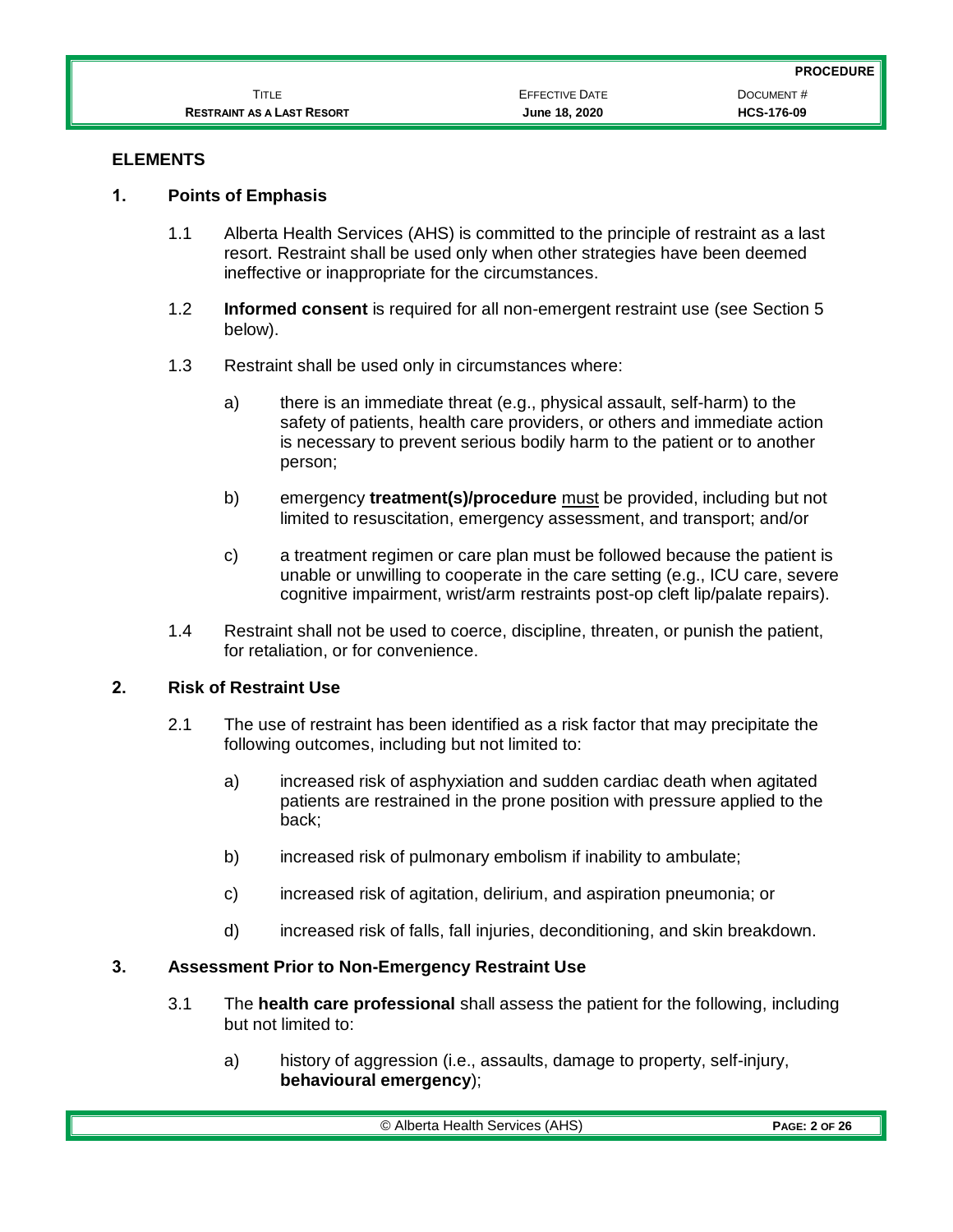|                                   |                       | <b>PROCEDURE</b>  |
|-----------------------------------|-----------------------|-------------------|
| TITLE                             | <b>EFFECTIVE DATE</b> | DOCUMENT#         |
| <b>RESTRAINT AS A LAST RESORT</b> | June 18, 2020         | <b>HCS-176-09</b> |

- b) history of drug or substance use;
- c) delirium and other medical concerns (e.g., medication side effects);
- d) risk for falls or elopement;
- e) psychological and social factors (e.g., mental health status, emotional/psychological triggers, history of trauma, development needs);
- f) ability to communicate; and
- g) care needs (e.g., personal care, toileting, nutrition, hydration).
- 3.2 Collaboratively explore alternatives to restraint (see Appendix A below) with the patient, **alternate decision-maker(s)**, **family**, and the health care team. Where possible, identify previous interventions or care plans that have been effective for the patient.
- 3.3 Identify consequences/risks of behaviour for the patient and others (e.g., potential for or actual injury).
- 3.4 Best practice for restraint use recommends a standardized method to record behaviour to assess need for restraint. For patients with a history of **responsive behaviour(s)**, impaired cognition, or receptive or expressive communication barriers:
	- a) consider tracking the patients' behaviour (e.g., AHS *Behaviour Mapping Chart*, AHS *Agitated Behaviour Mapping Tool*) to identify potential contributing reasons for behaviour:
		- (i) patterns, triggers, and frequency;
		- (ii) unmet needs (e.g., pain, dehydration, toileting); and
		- (iii) environmental factors (e.g., noise, lighting, over-stimulation).
- 3.5 Consider consultations with other health care team members (e.g., Social Worker, Psychologist, Child Life Worker, Occupational Therapist, Clinical Nurse Specialist, or Geriatrician).

## **4. Individualized Plan of Care, Safety Plan, or Treatment Plan**

- 4.1 It is recognized that in an **emergency situation** or behavioural emergency, creating an **individualized plan of care** may not be practically possible. However, if use of restraint is to extend beyond the emergency situation or behavioural emergency, health care providers should refer to Sections 4.2 to 4.4 below.
- 4.2 The health care team including the patient where reasonably possible, creates an individualized plan of care, **safety plan**, or treatment plan which may include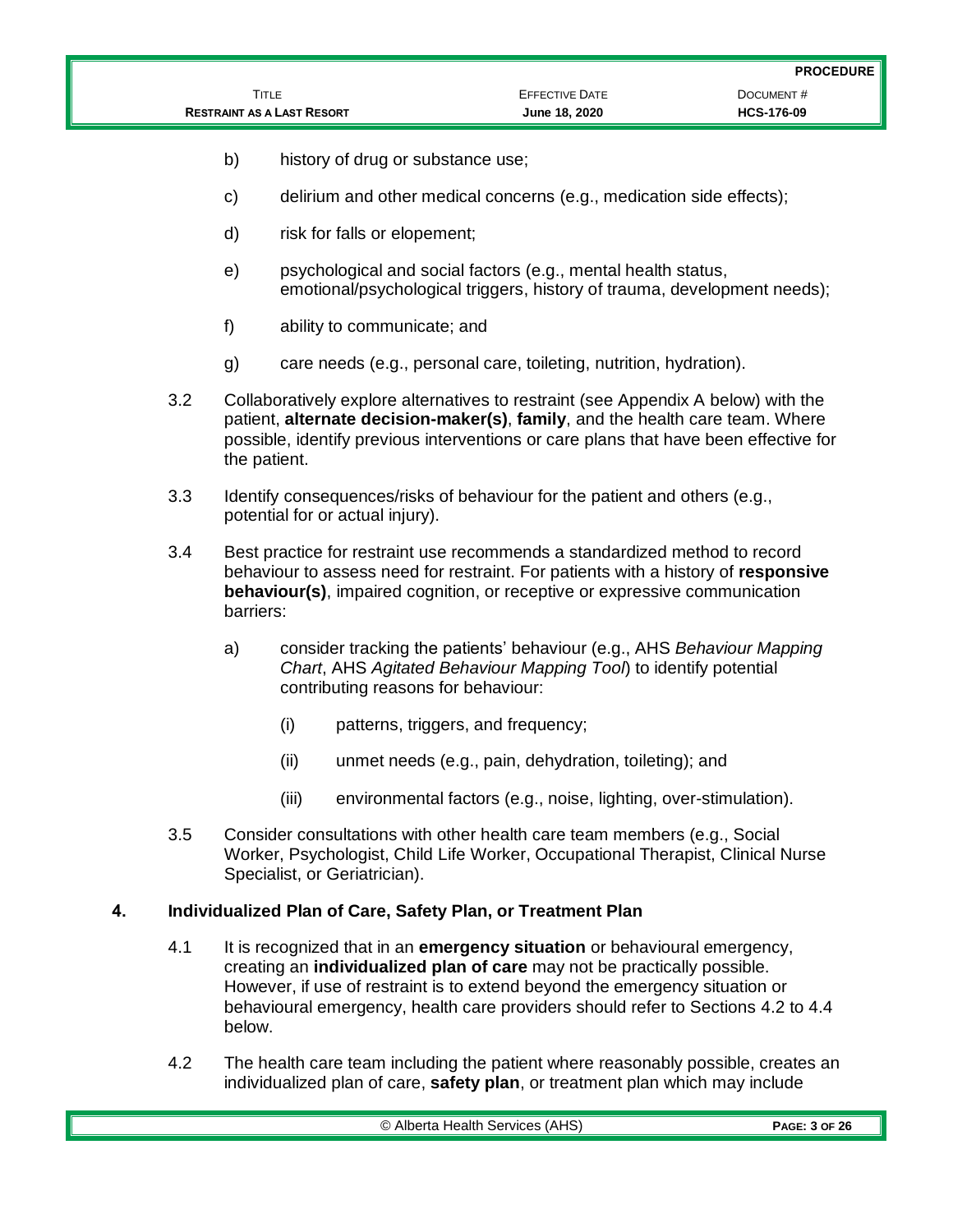|                                   |                       | <b>PROCEDURE</b>  |
|-----------------------------------|-----------------------|-------------------|
| TITLE                             | <b>EFFECTIVE DATE</b> | DOCUMENT#         |
| <b>RESTRAINT AS A LAST RESORT</b> | June 18, 2020         | <b>HCS-176-09</b> |

restraint. The risks and benefits of restraints should be considered. These plans should include but are not limited to:

- a) rationale, including:
	- (i) current cognitive and developmental functioning;
	- (ii) mental and behavioural state;
	- (iii) medical status;
	- (iv) intended outcomes of restraint;
	- (v) potential effects of restraint;
	- (vi) frequency and conditions for use of restraint; and
	- (vii) criteria and timelines for discontinuation;
- b) alternatives to restraint or the least restrictive restraint (see Appendix A below);
- c) frequency of observation/monitoring or **observation level**, if assigned or ordered; and
- d) plan for reassessment and/or discontinuation of restraint.
- 4.3 Specific care settings (e.g., Addiction & Mental Health, **Continuing Care**) may require the inclusion of additional elements (e.g., current cognitive and developmental functioning or mental and behavioural state, or **comfort rounds**). Refer to the AHS *Restraint as a Last Resort Toolkit* and program processes.
- 4.4 Involve the family (with patient consent). Whenever possible, practical information shall be made available including:
	- a) alternatives to restraint such as frequent visits, reassurance and support, and/or staying during the night if the person becomes agitated or develops delirium;
	- b) the risks of restraint (e.g., full side rails and increased risk of fall injuries);
	- c) application and removal of restraints; and
	- d) how to care for restrained patients.

## **5. Informed Consent**

5.1 Informed consent shall be obtained if restraint is required for the patient's individualized plan of care and for all non-emergency restraint use. This will include a discussion about the methods, risks, and benefits of restraint and non-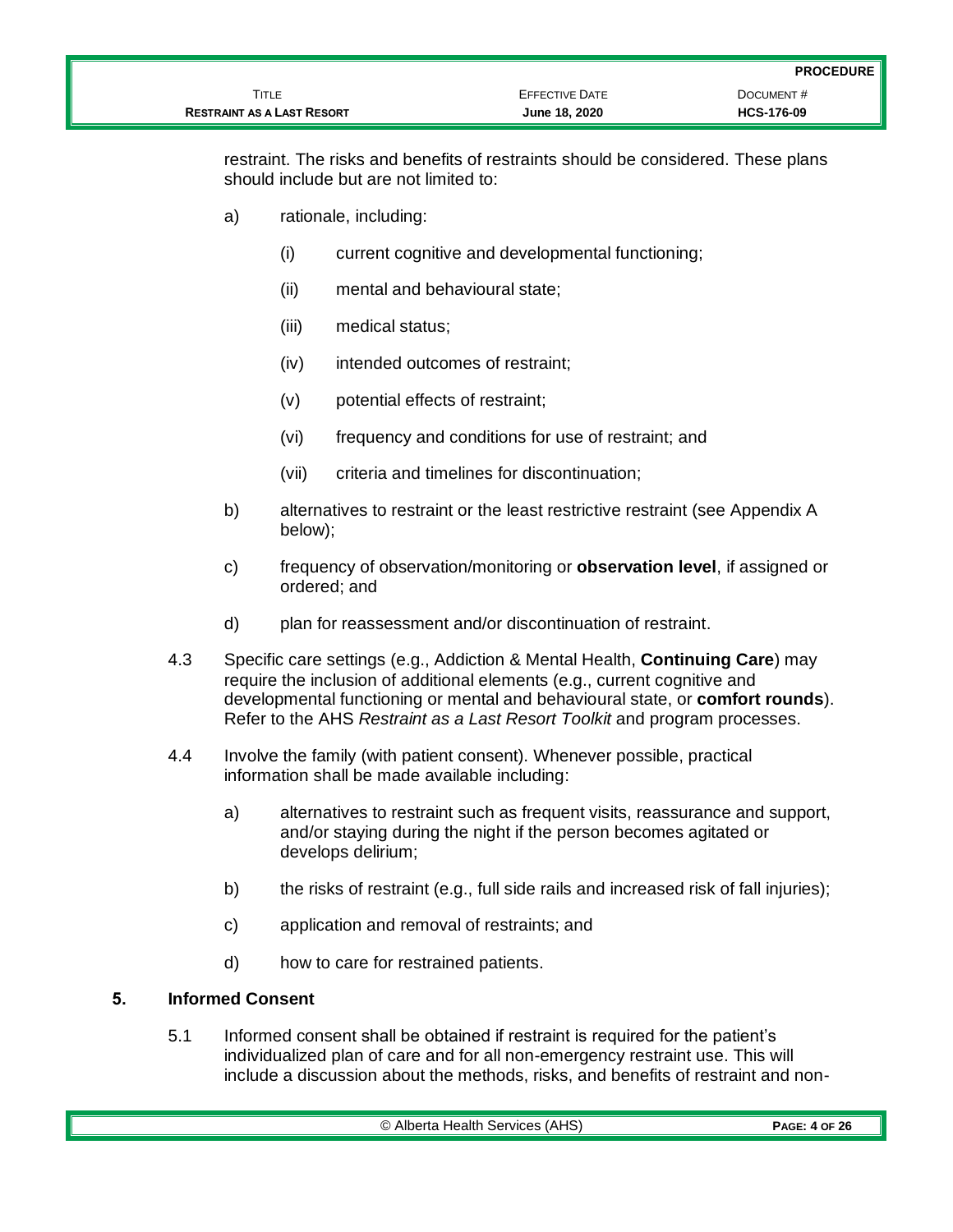restraint with the patient and/or alternate decision-maker(s), in accordance with the AHS *Consent to Treatment/Procedure(s)* Policy Suite.

**Note:** Consent is not required for the environmental restraint of having unit doors which lock when patients are detained pursuant to legislation (e.g., *Mental Health Act* [Alberta], *Public Health Act* [Alberta], Court Order).

- 5.2 In an emergency situation or behavioural emergency, informed consent is not required for restraint use.
	- a) If continued restraint use is necessary, then informed consent shall be obtained as soon as reasonably possible.

#### **6. Restraint Orders**

6.1 All restraints require an **order** from a Physician or Nurse Practitioner (NP).

**Exception: Use of non-pharmacological restraints during an emergency situation** or behavioural emergency does not require an order.

- 6.2 Obtain an order as soon as practically possible within 24 hours. In Continuing Care settings, in accordance with the *Continuing Care Health Service Standards* (Alberta):
	- a) the order shall be obtained within 72 hours when alternatives have been considered, and restraint is part of the individualized plan of care and used as a last resort; and
	- b) an order is not required for **secure spaces** (see Appendix B below).
- 6.3 The restraint order shall include the date, time, and type of restraint. A new order should be obtained if the type of restraint is altered (e.g., changing from an environmental to a mechanical restraint).
- 6.4 Pharmacological Restraint Orders
	- a) A pro re nata (PRN) pharmacological restraint order may be used when it is part of the individualized plan of care and informed consent has been obtained.
		- (i) However, there may be unique circumstances in Addiction & Mental Health settings when PRN orders are required in anticipation of emergency situations where the patient lacks the ability to consent and it is impractical to obtain consent from the alternate decision-maker(s) (refer to Appendix C below).

**Note:** Pharmacological restraints cannot be initiated or used without an order.

6.5 In addition to the restraint order, a Physician or NP may order observation levels if clinically indicated by the patient's response and condition (refer to Section 7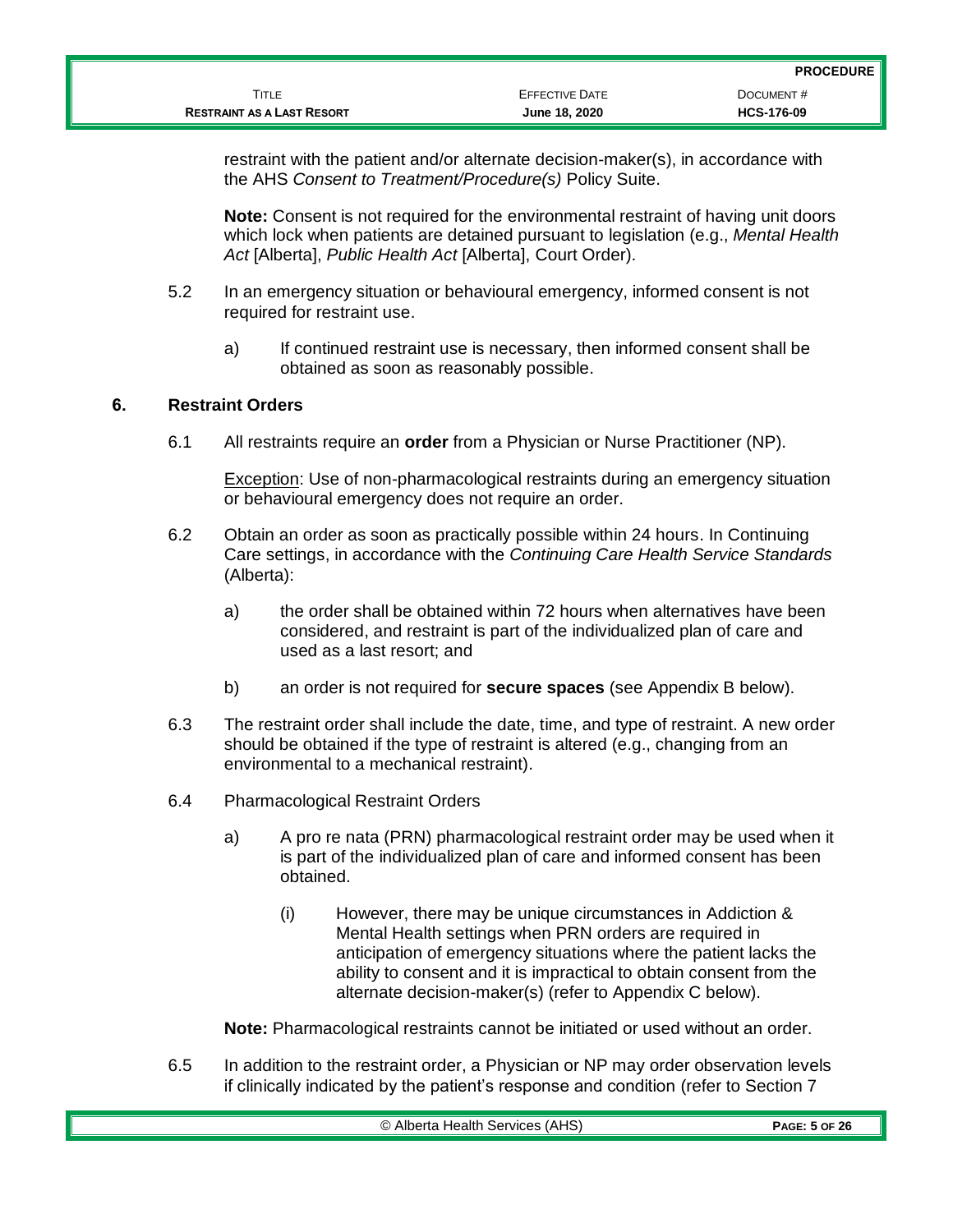below). Where observation levels (e.g., **constant observation**) have been ordered, these shall remain in place until the order is reviewed by a Physician or NP.

- 6.6 An order is not required in the following circumstances:
	- a) therapeutic care approaches (e.g., gentle hand holding with reassurance and diversion strategies);
	- b) pediatric **comfort positions**;
	- c) support or stabilization of a body part (e.g., motion reduction devices) to facilitate diagnostic imaging, procedures, and/or treatment;
	- d) **positioning devices** that are used in wheelchairs, seating, or other therapeutic positioning devices;
	- e) locked unit doors when used as a common security feature;
	- f) safety devices used in everyday care of children (e.g., appropriate use of crib rails, arm boards, and equipment that are part of products such as highchairs, swings, strollers, or car seats);
	- g) bed rails for sedated or unconscious patients in acute care settings; or
	- h) products used to comply with legislation (e.g., seatbelts in vehicles).

#### **7. Observation and Monitoring for Restraint Type**

- 7.1 Observation is the physical task of watching the patient. This task can be performed by any member of the health care team. If the task to monitor or assess is not within the health care provider's scope of practice, then they shall report any relevant observations to a health care professional or to the Physician or NP who ordered the restraint and document as appropriate.
- 7.2 Monitoring is the activity of checking on a patient's condition either personally and/or by means of an electronic monitor (e.g., cardiac monitor); this requires a level of assessment.
- 7.3 Health care providers should observe and/or monitor up to the highest level authorized by their scope of practice and as per their clinical judgement.
- 7.4 Observation/monitoring and/or observation levels may be ordered by a Physician or NP (refer to Section 6.5 above). These orders shall be clearly communicated to the health care provider caring for the restrained patient.
- 7.5 For additional information regarding assigned observation levels, practice settings may refer to the AHS *Use of Observation, Privileges, and Passes* Policy Suite (Addiction & Mental Health)*.*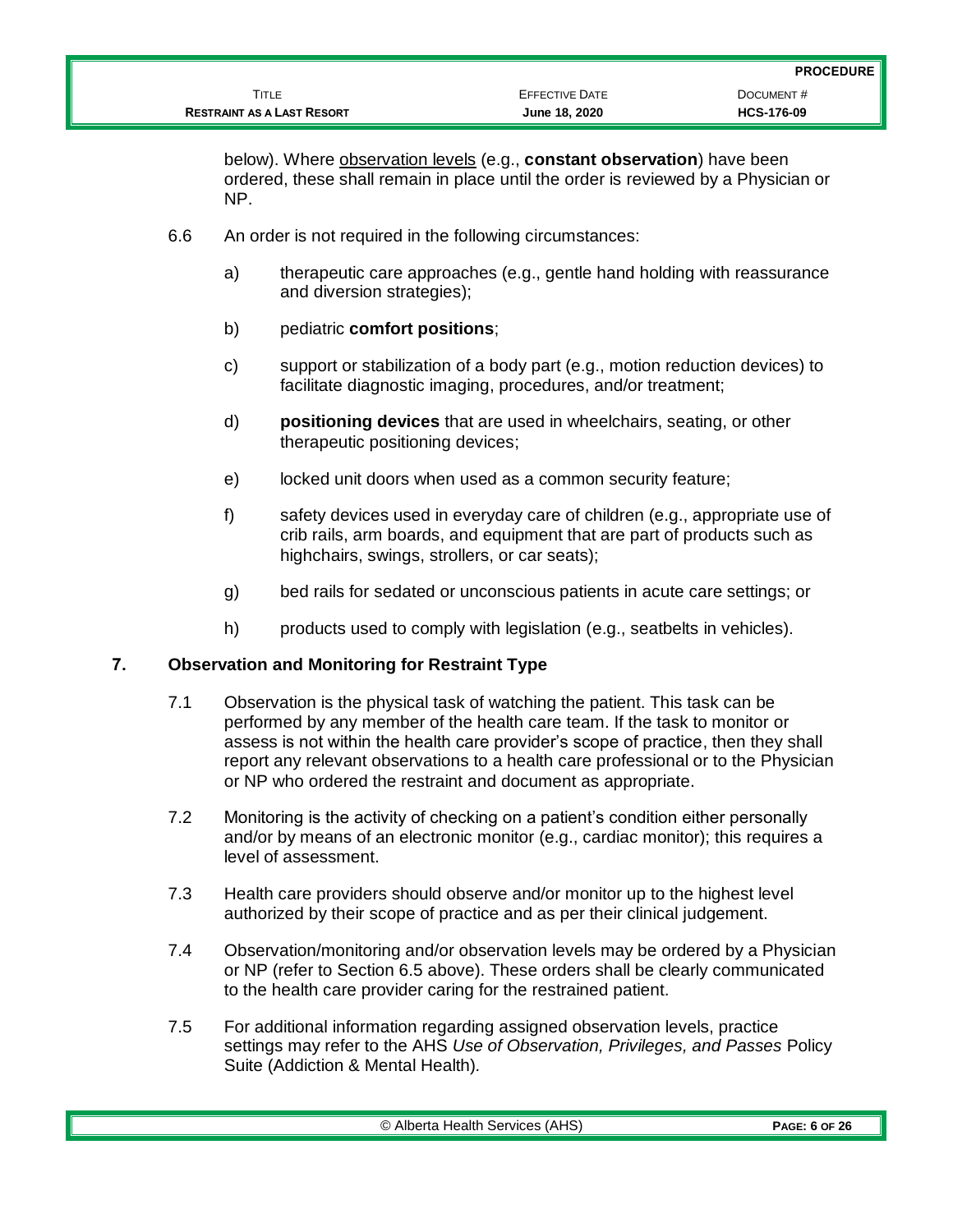| TITLE<br><b>RESTRAINT AS A LAST RESORT</b> | June 18, 2020         | <b>HCS-176-09</b>             |
|--------------------------------------------|-----------------------|-------------------------------|
|                                            | <b>EFFECTIVE DATE</b> | <b>PROCEDURE</b><br>DOCUMENT# |

- 7.6 The minimum observation/monitoring requirements are outlined in Sections 7.7 to 7.10 below and are determined based on the patient's response and condition. Refer to Sections 14 to 21 below for specific program monitoring requirements.
	- a) If patient safety is a factor, the health care provider should increase the frequency of observation and report the increase and any relevant observations to a health care professional or a Physician or NP to determine the need to increase the frequency of observation/monitoring.
- 7.7 Physical restraint is holding a patient to restrict their movement.
	- a) Observation and/or Monitoring:
		- (i) During physical restraint:
			- Constantly observe/monitor (e.g., airway and respiratory status) the patient, and use minimal physical restraint to avoid injury to self, the patient, or others.
		- (ii) Following physical restraint:
			- Observe/monitor the patient for adverse effects (e.g., psychological, skin tears, and bruising).
- 7.8 Environmental restraint may include but is not limited to seclusion, half doors, alarmed doors which lock, crib canopies, and locked doors to rooms.
	- a) Locked unit doors to many inpatient units is a common security feature. Denying patients the ability to leave through locked doors is an environmental restraint.
		- (i) Environmental restraint does not include the use of secure spaces in Continuing Care settings (refer to Appendix B below for additional information and monitoring requirements which must be met for secured spaces in Continuing Care settings).
	- b) Observation and/or Monitoring:
		- (i) During initial use of environmental restraint:
			- observe/monitor the patient's condition every 15 to 30 minutes, at minimum; and
			- observe/monitor for psychological status, risk of injury associated with self-harm, and readiness for restraint discontinuation.
		- (ii) Once the patient becomes clinically stable, observe/monitor the patient at minimum, every hour within the first 24 hours and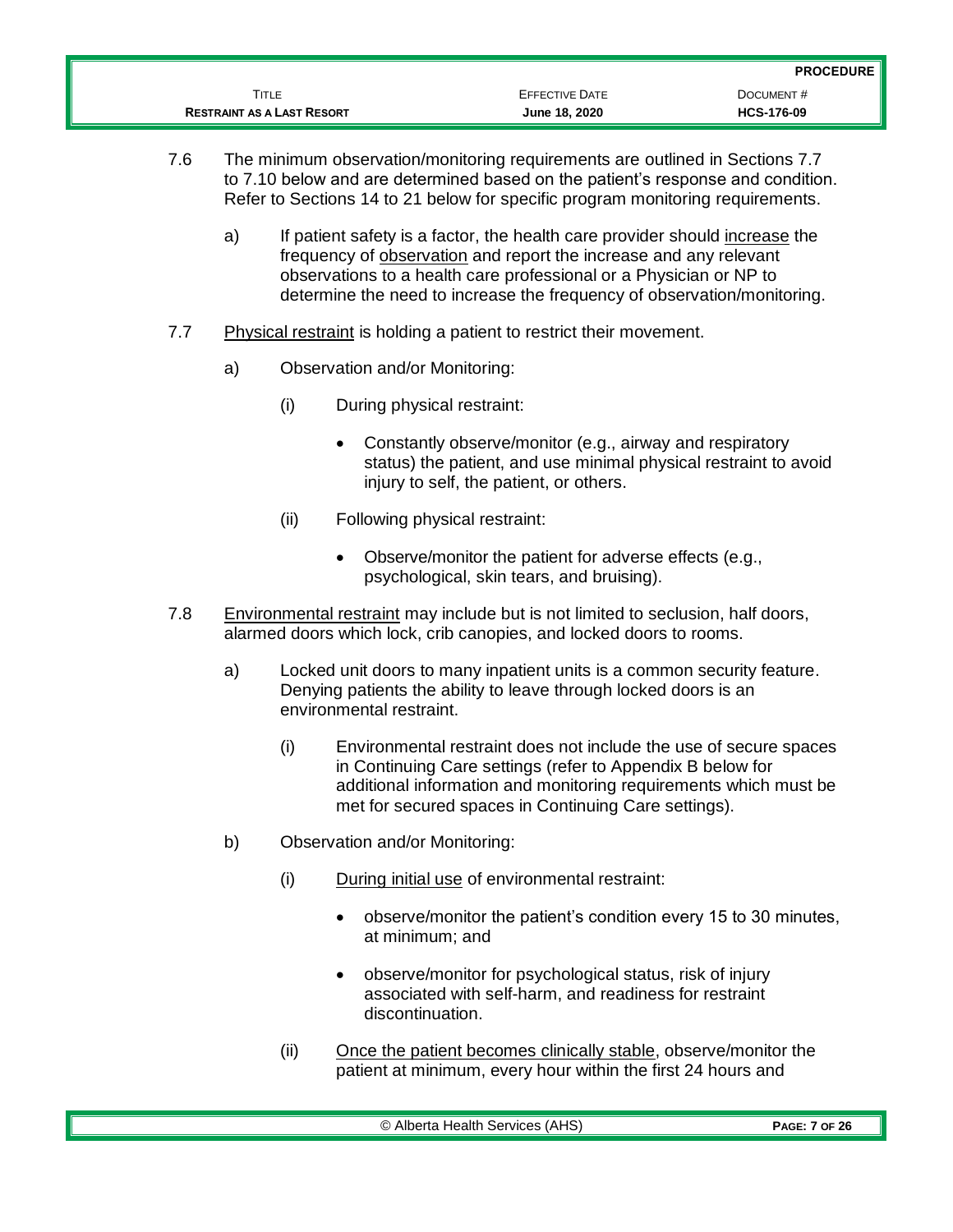| <b>EFFECTIVE DATE</b> | DOCUMENT#         |
|-----------------------|-------------------|
| June 18, 2020         | <b>HCS-176-09</b> |
|                       |                   |

ongoing at minimum, every two (2) hours, and PRN, dependent on the patient's clinical condition, response, and care needs.

- 7.9 Mechanical restraint may include but is not limited to bed rails that prevent the patient from exiting the bed, seatbelts the patient cannot release, chairs with locking table tops, chairs the patient cannot easily exit (e.g., recliner chairs), any limb, hand, shoulder, or torso restraint, and/or any device where the effect is restraint and the patient is not able to release themselves.
	- a) Ensure the restraint is applied in accordance with manufacturer recommendations and used in a manner that allows for quick release in an emergency situation (e.g., codes) or behavioural emergency.
		- (i) Quick-release clips or knots shall be used when restraint straps are required.
		- (ii) Keys for locked restraints are to be readily available (e.g., at the bedside) for immediate release of the restraint.
	- b) Observation and/or Monitoring:
		- (i) Observe/monitor the patient for pain/discomfort, skin integrity, risk for entrapment (i.e., restricted movement), circulatory impairment (e.g., pulmonary embolism), compression of the abdomen or chest, joint stiffening, falls, agitation, incontinence, and delirium to minimize the risk of adverse effects to the patient.
		- (ii) During initial use of mechanical restraint, observe/monitor the patient's condition every 15 to 30 minutes at minimum, until clinically stable.
			- Four (4) point restraint or greater, the above observations/monitoring shall occur at every 15 minutes and the patient should be located within visual range of a member of the health care team.
			- The need for constant observation shall be determined by a health care professional.
		- (iii) Once the patient becomes clinically stable, the method and frequency of monitoring is:
			- determined in collaboration with the health care team;
			- dependent on the patient's condition and care needs;
			- dependent on patient assessment, patient response, and may vary dependent on care setting requirements. Refer to Sections 14 to 21 below for specific monitoring requirements: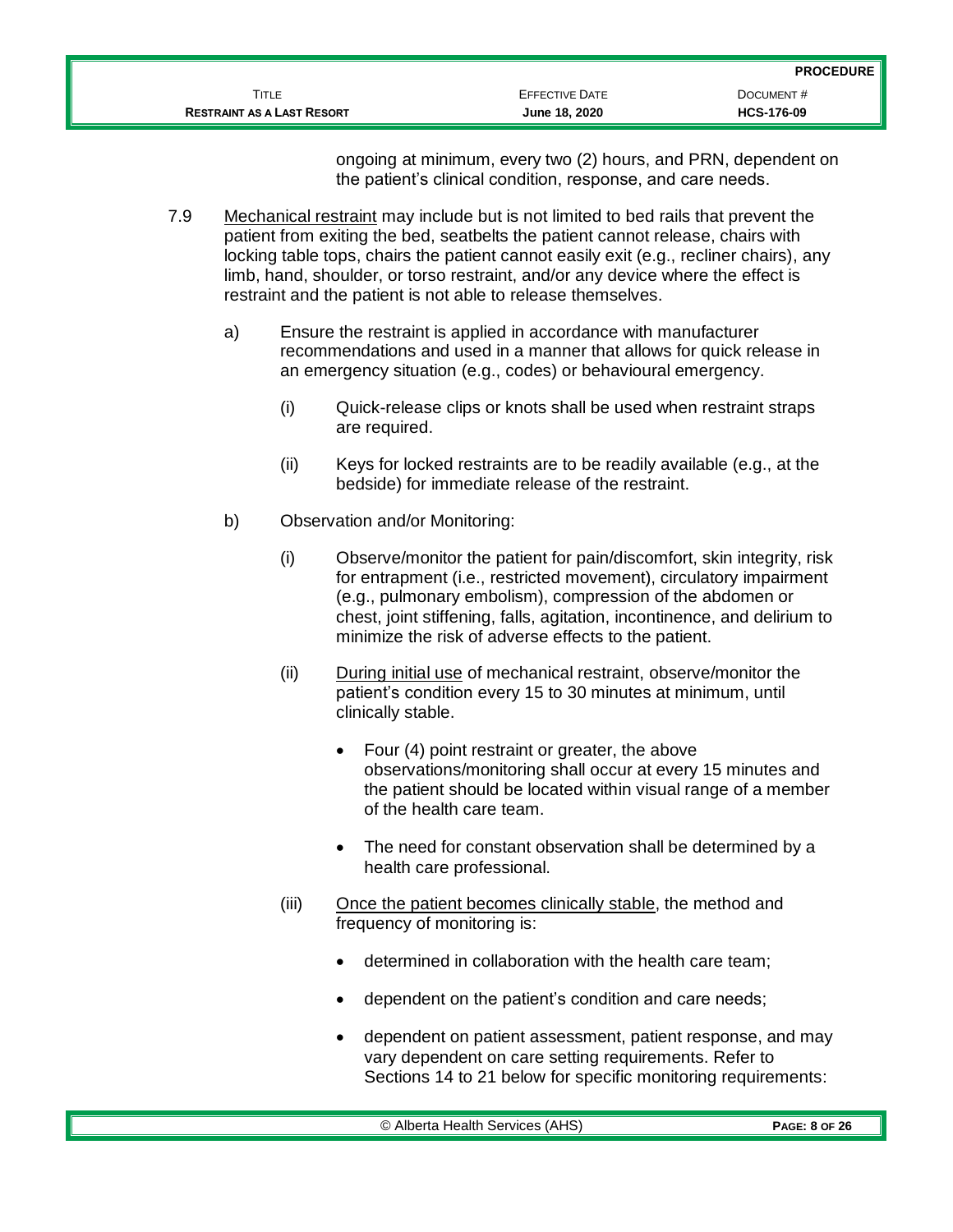|                                   |                       | <b>PROCEDURE</b>  |
|-----------------------------------|-----------------------|-------------------|
| Title                             | <b>EFFECTIVE DATE</b> | DOCUMENT#         |
| <b>RESTRAINT AS A LAST RESORT</b> | June 18, 2020         | <b>HCS-176-09</b> |

- If a patient is in continuous restraint, particularly while sleeping, observation/monitoring is required every eight (8) hours, at minimum; and
- documented in the patient's **health record** in accordance with the AHS *Clinical Documentation* Directive and/or program requirements.
- c) Positioning devices are used to promote function and healing, support the patient in functional postural support, enable occupation, prevent contracture, or reduce the risk of other complications (e.g., skin shearing or breakdown). (Refer to the AHS *Restraint as a Last Resort in the Context of Occupational Therapy and Physiotherapy Practice Professional Practice Notice*).
	- (i) Regardless of whether the device is used for positioning, safety, or restraint use, close observation/monitoring, care and documentation is required to prevent risks (e.g., injury or strangulation).
- 7.10 Pharmacological restraint is the use of pharmaceutical products to control behaviours, actions, and/or restrict freedom of movement, but for which the purpose in the situation is not to treat an identified medical or psychiatric condition.
	- a) In the absence of appropriate indication (e.g., schizophrenia), antipsychotics, benzodiazepines, and other medications may be considered a form of pharmacological restraint.
	- b) Observation and/or Monitoring:
		- (i) Observe/monitor for adverse effects (e.g., falls, dizziness, drowsiness, confusion, delirium, movement, non-movement sideeffects) as identified by the medication monograph.
		- (ii) For long-term pharmacological restraint as part of an individualized plan of care, observation/monitoring should also include behaviour mapping to monitor for effectiveness of pharmacological restraint and non-pharmacological strategies. For additional information regarding antipsychotics, practice settings may refer to the AHS *Appropriate Use of Antipsychotics Toolkit.*
		- (iii) For PRN pharmacological restraint following initial administration, vital signs should be monitored:
			- commencing 15 minutes post-administration, if safe to do so;
			- whenever the medication is expected to reach peak onset and then every four (4) hours for 24 hours; and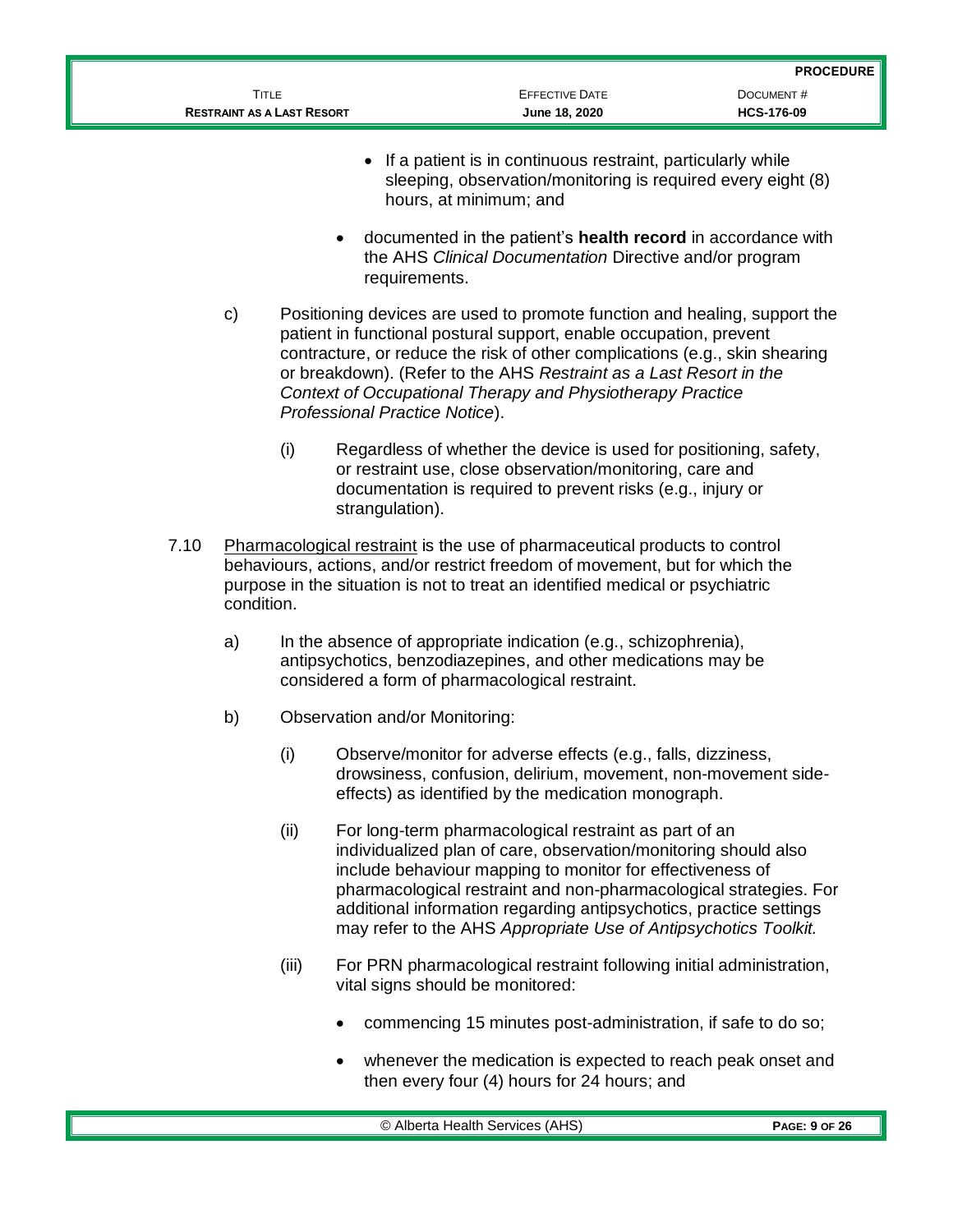|                                   |                       | <b>PROCEDURE</b>  |
|-----------------------------------|-----------------------|-------------------|
| Title                             | <b>EFFECTIVE DATE</b> | DOCUMENT#         |
| <b>RESTRAINT AS A LAST RESORT</b> | June 18, 2020         | <b>HCS-176-09</b> |

- more frequent or additional observation/monitoring as determined by a Physician or NP, medication monograph, and/or the AHS *Provincial Parenteral Manual* (e.g., respiratory rate, oxygen saturation, continuous cardiac monitoring, sedation level [e.g., Glasgow Coma Scale, Richmond Agitation Sedation Scale]).
- Any relevant observations/concerns shall be communicated to the **most responsible health practitioner (MRHP)**, Physician and/or NP.

#### **8. Behavioural Escalation**

- 8.1 Where there are signs of increasing lack of behavioural control (e.g., violent, damaging, or reactionary behaviour where affect may be harmful to themselves or others) by the patient, health care providers shall attempt to obtain the patient's voluntary cooperation (e.g., employ de-escalation strategies, provide the patient with a choice of options to enable them to regain control, follow the individualized plan of care, safety plan, or treatment plan).
- 8.2 If interventions are ineffective and an emergency situation or behavioural emergency occurs, a health care professional may:
	- a) engage the least restrictive non-pharmacological restraint;
	- b) contact a Physician or NP to obtain a restraint order and discuss pharmacological restraint if the use of restraint is necessary to extend beyond the emergency situation or behavioural emergency;
		- (i) If a PRN pharmacological order has been received for use in anticipation of future behavioural emergencies, refer to Section 6.4 above and Appendix C below.
	- c) if appropriate, discuss the incident with the patient's alternate decisionmaker(s) or family (see Section 11 below).
- 8.3 When the patient is no longer at risk of injury to themselves or others and is able to tolerate discontinuation (i.e., to "no restraint") or reduction to less restrictive restraint (e.g., from mechanical restraint to seclusion), the health care professional shall collaborate with the patient and health care team to reduce or discontinue restraint.

#### **9. Reassessment**

- 9.1 When restraint is part of an individualized care plan, the need for restraint including the restraint order, shall be reviewed as per timeframes established by the program setting to ensure the least restrictive restraint for the shortest time.
	- a) Reassessment shall occur within 24 hours in the following care settings: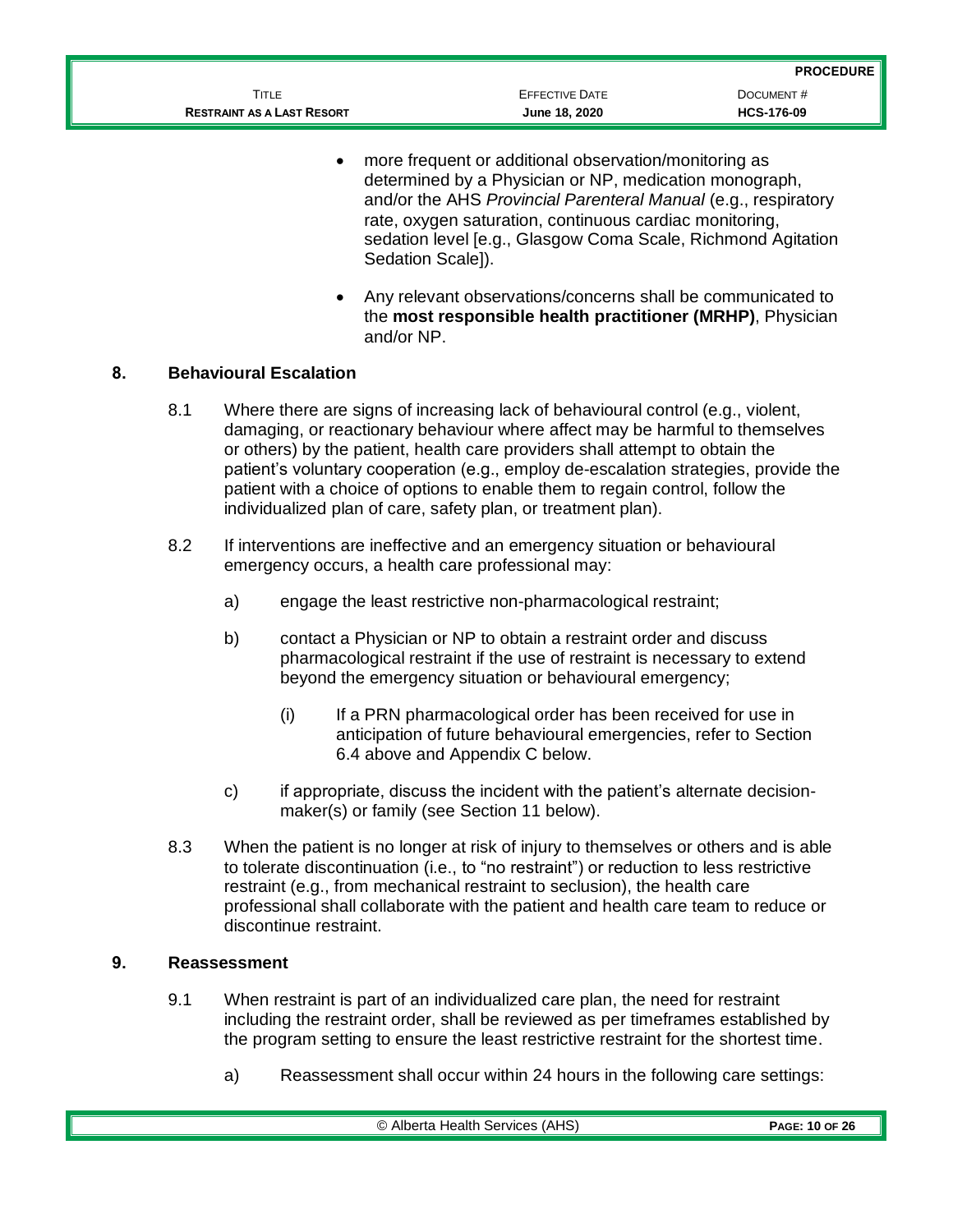|                                   |                       | <b>PROCEDURE</b>  |
|-----------------------------------|-----------------------|-------------------|
| TITLE                             | <b>EFFECTIVE DATE</b> | DOCUMENT#         |
| <b>RESTRAINT AS A LAST RESORT</b> | June 18, 2020         | <b>HCS-176-09</b> |

- (i) Acute Care (Critical Care, Pediatrics);
- (ii) Addiction & Mental Health; and
- (iii) Emergency Department and Urgent Care.
- b) Continuing Care: If non-pharmacological restraint is deemed necessary on an ongoing basis, reassessment of behaviour shall occur on a frequency determined by the health care team based upon the evaluation of the effectiveness of the patient's care plan and goals of care for the patient (e.g., weekly for a minimum of one [1] month, a minimum of monthly thereafter).
- c) Rehabilitation and Acquired Brain Injury settings: Restraint shall be reviewed by a Physician or NP on a weekly basis, at minimum.

## **10. Discontinuation**

- 10.1 When restraint is indicated, the least restrictive restraint suitable to achieve the intended outcome shall be used. Once restraints are applied, they should be removed at the earliest and safest opportunity. Refer to Sections 14 to 21 below and program processes.
- 10.2 A Physician or NP order is not required to reduce or remove a nonpharmacological restraint. A health care professional may authorize the reduction or removal of a non-pharmacological restraint unless immediate removal is necessary to preserve the patient's imminent health and safety.
- 10.3 Where **observation levels** (e.g., constant observation) have been ordered by a Physician or NP, these shall remain in place until the order is reviewed by a Physician or NP and a new order is obtained.
- 10.4 The health care provider shall ensure the discontinuation or reduction of the restraint is in collaboration with the health care team, including the Physician/NP, patient, and the alternate decision-maker(s) as appropriate.
	- a) Clearly communicate the rationale for non-pharmacological restraint removal to members of the health care team.
	- b) Document this communication and decision on the patient's health record.
- 10.5 The Physician or NP shall document instructions regarding weaning and/or discontinuation of pharmacological restraint.

## **11. Post-Restraint Debriefing**

11.1 When practical and clinically appropriate after an emergency situation or behavioural emergency that necessitated restraint use, a post-restraint debrief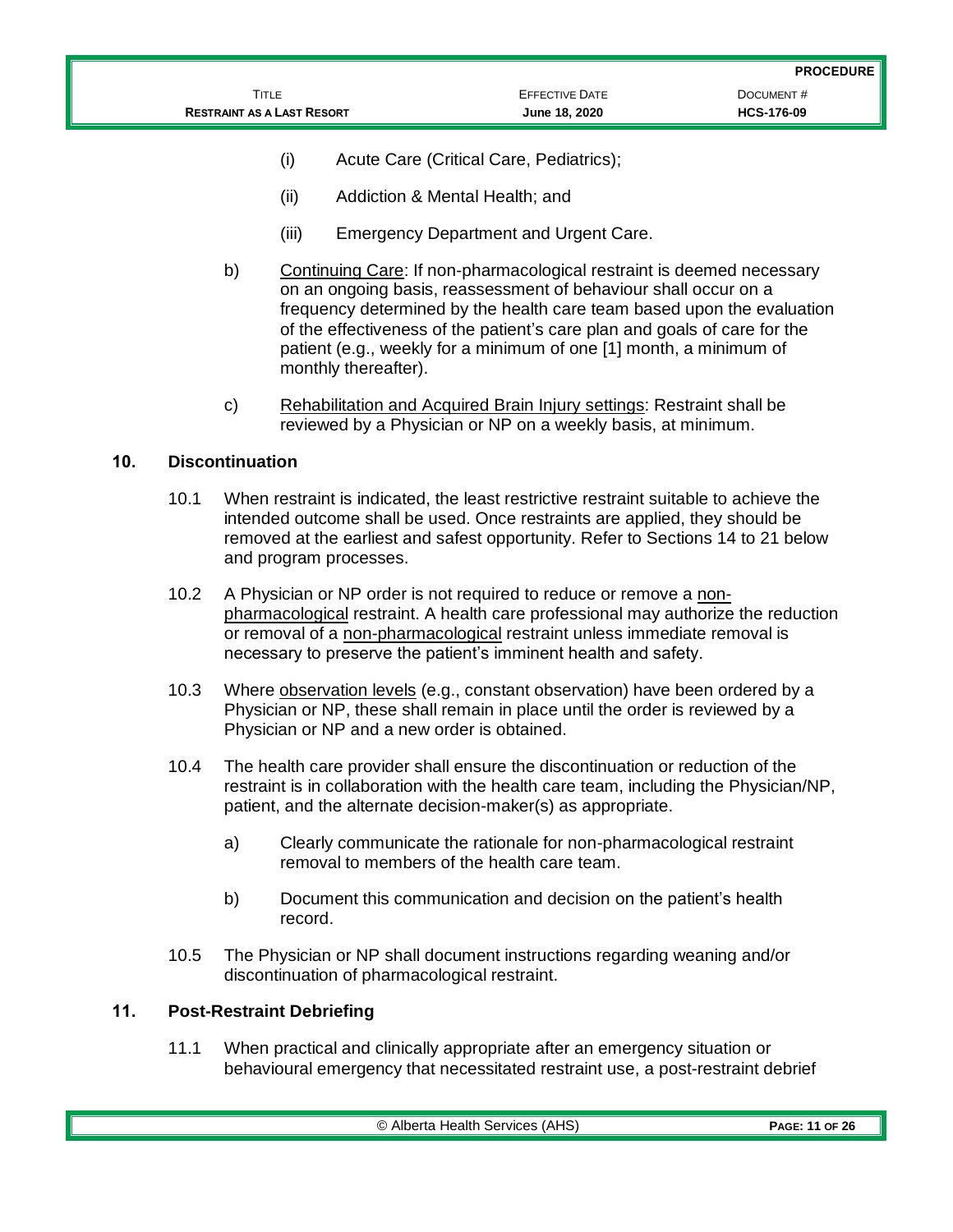|                                   |                       | <b>PROCEDURE</b>  |
|-----------------------------------|-----------------------|-------------------|
| TITLE                             | <b>EFFECTIVE DATE</b> | DOCUMENT#         |
| <b>RESTRAINT AS A LAST RESORT</b> | June 18, 2020         | <b>HCS-176-09</b> |

should occur. The health care provider should discuss circumstances of the incident with the following:

- a) Health care team: The Unit or Program Manager should discuss aspects of the incident and consider recommendations for improvements; and
- b) Patient, alternate decision-maker(s), and/or family: Explore their perspectives and reactions regarding the intervention and discuss coping mechanisms and alternate strategies, should similar situations arise. The discussion should include the patient, alternate decision-maker(s), and/or family, as appropriate, and cover:
	- (i) the circumstances leading to the behavioural emergency, including what may have triggered the escalation of the patient's behaviour and why a restraint intervention was initiated;
	- (ii) the patient's views on the behavioural emergency, any questions or concerns with respect to the use of the restraint, including triggers;
	- (iii) a review and possible revision of the patient's individualized plan of care;
	- (iv) informed consent discussions where restraint may become a necessary part of the patient's safety/care plan;
	- (v) validation of the emotional responses of the patient, alternate decision-maker(s), family, and health care providers; and
	- (vi) a message of support and concern to the patient, alternate decision-maker(s), and family, as appropriate.
- 11.2 A debriefing shall occur if requested by any member of the health care team, patient, alternate decision-maker(s), and/or family.

## **12. Documentation**

- 12.1 Health care providers shall document restraints in the patient's health record. The documentation shall include but is not limited to:
	- a) patient assessment, including behaviour mapping, risk assessment, and safety plan if applicable;
	- b) discussions with the patient, alternate decision-maker(s), and/or family;
	- c) rationale for the utilization of restraint;
	- d) the individualized plan of care, including alternatives to restraint that have been considered and trialed: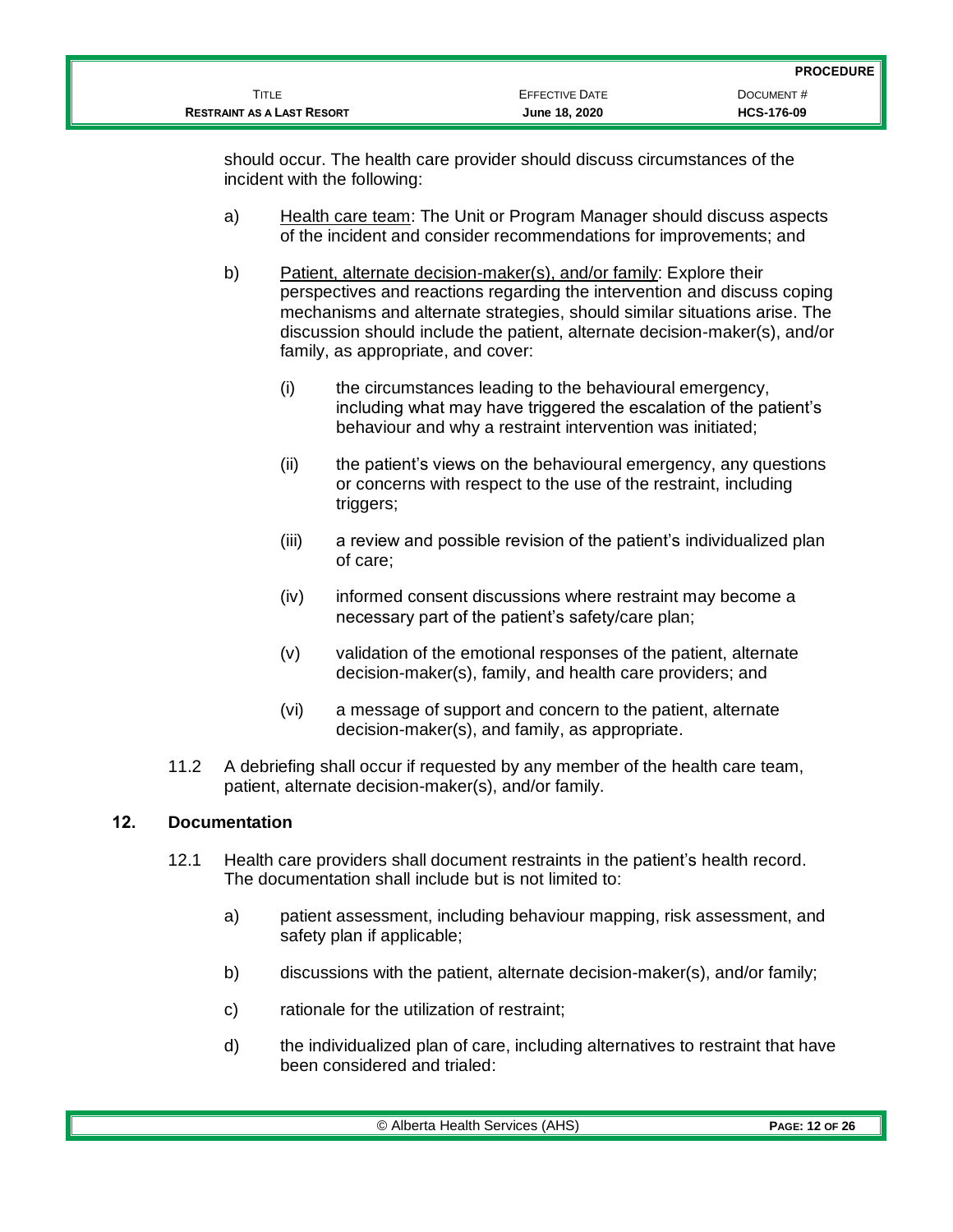|                                   |                       | <b>PROCEDURE</b>  |
|-----------------------------------|-----------------------|-------------------|
| TITLE                             | <b>EFFECTIVE DATE</b> | DOCUMENT#         |
| <b>RESTRAINT AS A LAST RESORT</b> | June 18, 2020         | <b>HCS-176-09</b> |

- e) date and time restraint was initiated;
- f) type of restraint used and dosage (if applicable);
- g) frequency of monitoring or observation level;
- h) interventions provided;
- i) criteria for discontinuation of the restraint (if appropriate); and
- j) patient's response (e.g., tolerance) and/or adverse effects.
- 12.2 Refer to program-specific processes for additional documentation requirements (e.g., *Continuing Care Health Service Standards* [Alberta], *Mechanical Restraint Monitoring Record*, *Monitoring and Documentation in Critical Care, Emergency/ Urgent Care Patient Restraint Monitoring Record*).

#### **13. Education and Quality Improvement**

- 13.1 Prior to applying a restraint or caring for a patient with a restraint, health care providers are responsible for being knowledgeable about the:
	- a) alternatives to restraints;
	- b) care needs of the patient being restrained; and
	- c) safe application and discontinuation of restraints used.
- 13.2 The Unit or Program Manager, in collaboration with the health care team, shall ensure ongoing review of restraint use which includes:
	- a) identifying contributing factors leading to restraint use (e.g., staff approach, environment or unit routines, unsafe prescribing) and taking actions to minimize those factors (e.g., decrease noise and overstimulation, review and reduce medications, education regarding deescalation strategies, responsive behaviours in dementia, traumainformed care);
	- b) reviewing incidents when restraints are applied in emergency situations or behavioural emergencies and evaluating program processes to support use of least restraint; and
	- c) providing education and training to support restraint as a last resort (e.g., during staff orientation and annually for direct health care providers).
- 13.3 If there is a potential or actual patient safety incident, health care providers should submit a report to the AHS Reporting and Learning System as per the AHS *Recognizing and Responding to Hazards, Close Calls and Clinical Adverse Events* Policy.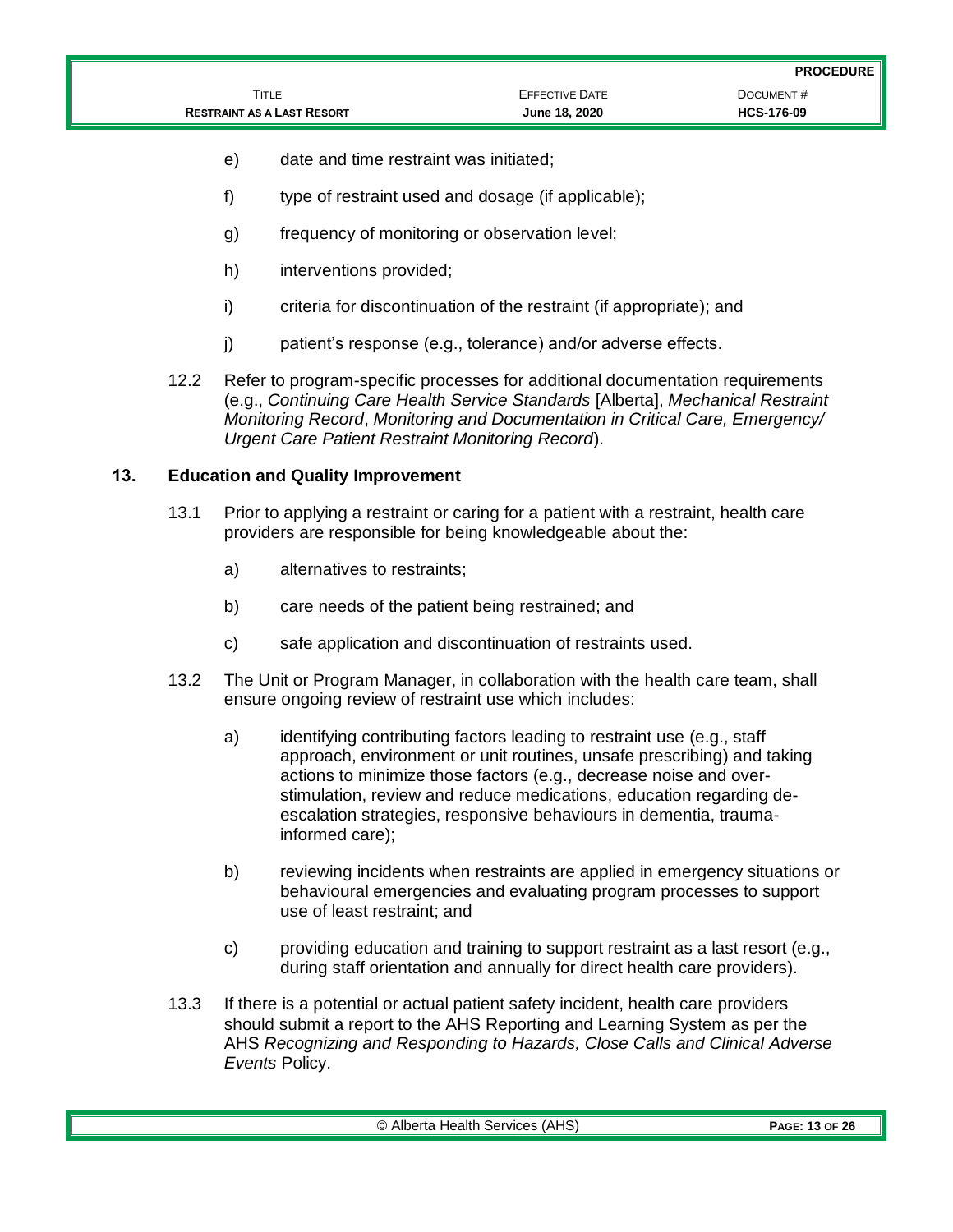|                                   |                       | <b>PROCEDURE</b>  |
|-----------------------------------|-----------------------|-------------------|
| Title                             | <b>EFFECTIVE DATE</b> | DOCUMENT#         |
| <b>RESTRAINT AS A LAST RESORT</b> | June 18, 2020         | <b>HCS-176-09</b> |

### **Considerations for Program Settings, Populations, and Protective Services**

#### **14. Acute Care Inpatient Adult**

- 14.1 For agitated patients, refer to the AHS *Seniors Delirium Protocol* Form.
- 14.2 For pharmacological restraint:
	- a) Medications are used at the lowest possible dose appropriate, given the patient's physical and mental condition (refer to Choosing Wisely Canada).
	- b) Document the behaviour of the patient and use behaviour mapping every shift until successful discontinuation of the restraint.

## **15. Addiction & Mental Health**

- 15.1 For behavioural emergencies, the Physician or NP shall conduct a face-to-face assessment of the patient (**voluntary** and **involuntary**) at least every 24 hours for continuous restraint and in the absence of a care plan, within 24 hours after a restraint is removed.
	- a) As part of this assessment, a Physician shall evaluate any voluntary patient who was restrained in a behavioural emergency to determine whether to issue an admission certificate under the *Mental Health Act* (Alberta)*.*
- 15.2 In the event a telephone order has been received for the use of mechanical restraints on a patient under the age of 18 during a behavioural emergency, a Physician or NP shall conduct a face-to-face assessment within one (1) hour of restraint application.
	- a) If a face-to-face assessment is not conducted, the mechanical restraint should not continue past two (2) hours from the time of initial application.
- 15.3 When a patient is in environmental restraint (e.g., seclusion) for a behavioural emergency, in addition to the restraint order, a Physician or NP may order observation levels if clinically indicated by the patient's response and condition.
	- a) Observe/monitor the patient's condition every 15 minutes at minimum as per the AHS *Use of Observation, Privileges and Passes* Policy Suite (Addiction & Mental Health); adjust the frequency as appropriate to the patient's age, developmental and mental status.
		- (i) Health care providers shall observe/monitor from outside the room, except if the patient is less than 18 years of age, then observation may be from within the room.
		- (ii) Health care providers shall use privileges and passes as a patient safety measure, understanding that voluntary patients legally may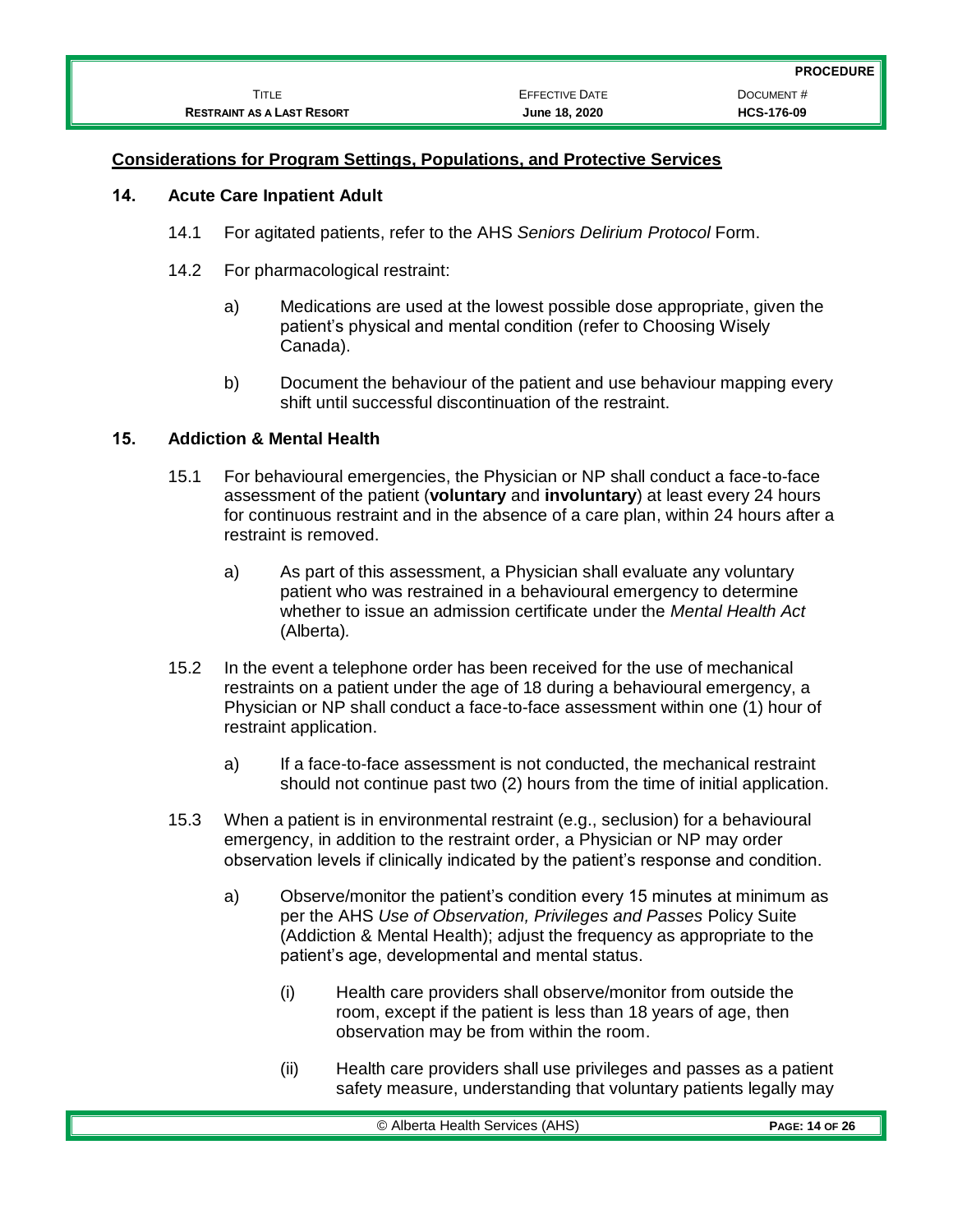| <b>RESTRAINT AS A LAST RESORT</b> | June 18, 2020         | <b>HCS-176-09</b> |
|-----------------------------------|-----------------------|-------------------|
| TITLE                             | <b>EFFECTIVE DATE</b> | DOCUMENT#         |
|                                   |                       | .                 |

not be denied a privilege or pass (see the AHS *Use of Observation, Privileges, and Passes* Policy Suite [Addiction & Mental Health<sub>1</sub>).

- 15.4 When mechanical restraint is used for a behavioural emergency, staff shall monitor the patient constantly and record the patient's respirations and circulation in the patient's extremities at least every 15 minutes.
- 15.5 A health care professional, in collaboration with the health care team, shall assess restraint use and determine the continued need for restraint (excluding pharmacological restraints as these require an order). The health care professional shall notify a Physician or NP as soon as reasonably practical when restraint is discontinued or reduced, except when:
	- a) a mechanical restraint is discontinued (such as in the case of a patient on a unit without a seclusion room). Timely notification as soon as reasonably possible to a Physician or NP is required so that the constant observation order can be reviewed.

## **16. Continuing Care and Seniors**

- 16.1 When an antipsychotic medication is prescribed as a pharmacological restraint, the Interdisciplinary team, including the Physician or NP, shall conduct a monthly medication review, at minimum, to ensure the effectiveness and appropriateness of the restraint. For additional monitoring and documentation requirements, see the *Continuing Care Health Service Standards* (Alberta).
- 16.2 Following the initial use of or change in dose or frequency of a pharmacological restraint, consider behaviour tracking (e.g., 24-hour behaviour tracking for seven [7] days). Observe thereafter based on the patient's response or condition, as documented in the individualized plan of care.
- 16.3 Where care is scheduled or episodic (e.g., **Home Care**):
	- a) Health care providers shall follow the principle of restraint as a last resort and the practice of least restrictive restraint. When the patient requires restraint, the health care provider shall observe/monitor the patient during each visit, in collaboration with the alternate decision-maker(s) / family, and report and document any relevant observations to a health care professional and in accordance with program processes.
- 16.4 Physiological changes associated with aging alter the pharmacokinetic and pharmacodynamic properties of drugs and increase patient vulnerability to adverse drug effects. Geriatric dosing is significantly different for many medications used as pharmacological restraint (e.g., antipsychotic medications) (see the AHS *Delirium, Seniors - Inpatient Clinical Knowledge Topic*).
	- a) Benzodiazepines may worsen the behaviours they are intended to manage and should be reserved for older patients experiencing delirium caused by withdrawal from alcohol. Benzodiazepines may cause delirium.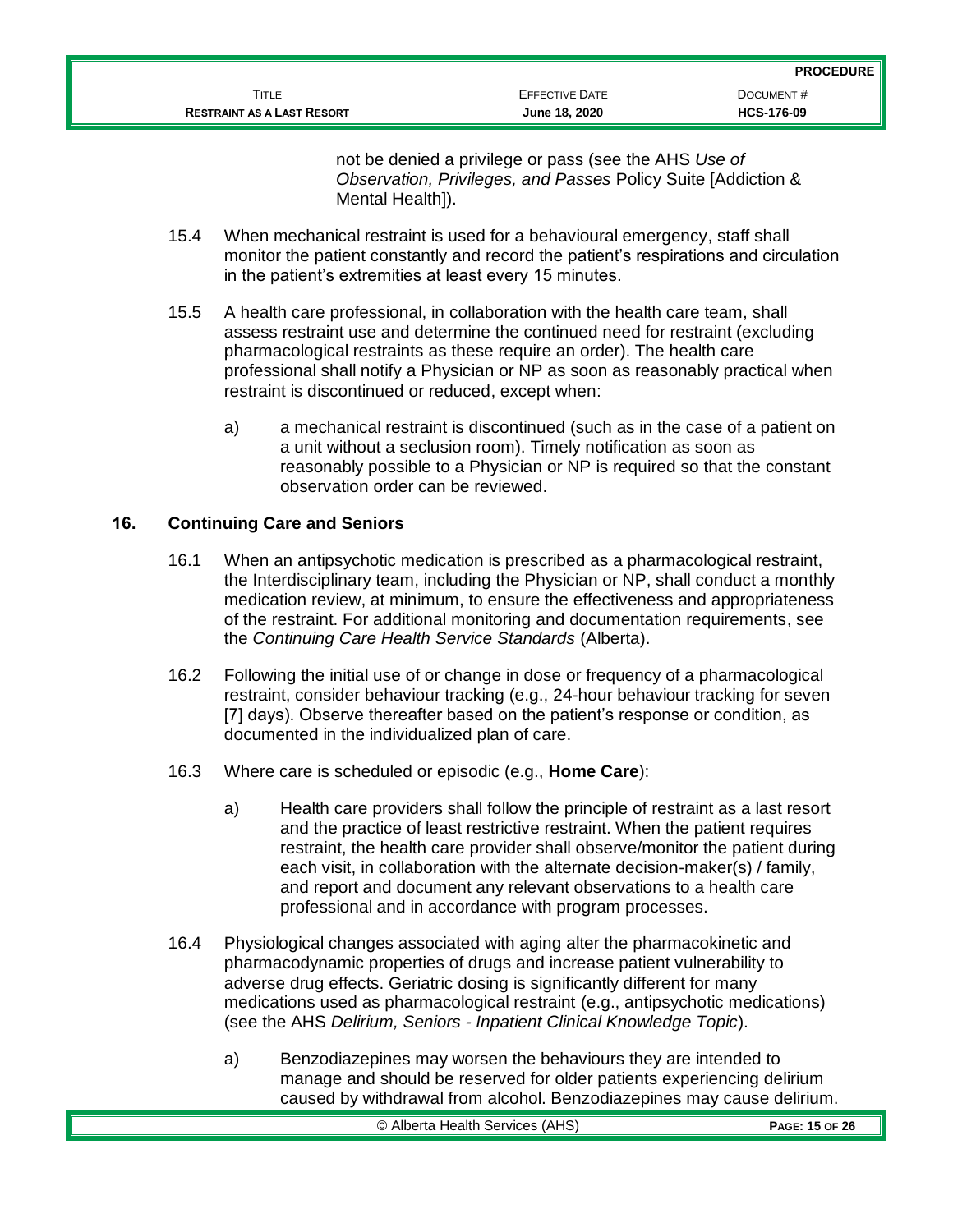|                                   |                       | <b>PROCEDURE</b>  |
|-----------------------------------|-----------------------|-------------------|
| Title                             | <b>EFFECTIVE DATE</b> | DOCUMENT#         |
| <b>RESTRAINT AS A LAST RESORT</b> | June 18, 2020         | <b>HCS-176-09</b> |

- b) Ensure fall prevention strategies are implemented with medications used as pharmacological restraint.
- c) Antipsychotics may worsen behaviours such as wandering or exitseeking, hoarding, inappropriate dressing, sexual disinhibition, repetitive behaviours or vocalizations, eating inedible items, interfering with others, tugging or removing restraints, and inappropriate elimination (refer to the AHS *Appropriate Use of Antipsychotic Medication* Guideline).
- 16.5 When the antipsychotic medication is no longer required, a Physician, NP, or Pharmacist will document instructions regarding the process for gradual dose reduction and discontinuation.

## **17. Critical Care**

- 17.1 For additional monitoring and documentation requirements, refer to the *Monitoring and Documentation in Critical Care Decision-Making Tool* and program processes.
- 17.2 Refusal of restraint can be made in the absence of risk of serious bodily harm to others or self but it may affect whether or how treatment can proceed.
	- a) The benefits and risks of restraint removal shall be explained to the patient and/or their alternate decision-maker(s) by a Physician or NP and discussion documented on the patient's health record prior to removal of the restraint.

#### **18. Emergency Department and Urgent Care**

- 18.1 Refer to the AHS *Emergency/Urgent Care Patient Restraint Monitoring Record* for specific direction on all types of restraint and the **electronic health record**, where appropriate, for monitoring protocols.
	- a) Emergency Department or Urgent Care health care providers may maintain the use of restraints that have been applied by Emergency Medical Services or law enforcement personnel until the patient is assessed by an Emergency Department / Urgent Care Physician or NP.
	- b) The restrained patient should be located so that they remain within visual range of a member of the health care team. The need for constant observation shall be determined by a health care professional.
	- c) For patients who receive pharmacological restraint, a health care professional performs observation/monitoring of the patient's safety and documents it, using the AHS *Emergency/Urgent Care Patient Restraint Monitoring Record.* 
		- (i) Such observation and related documentation should occur every 30 minutes or more frequently as patient condition warrants, for a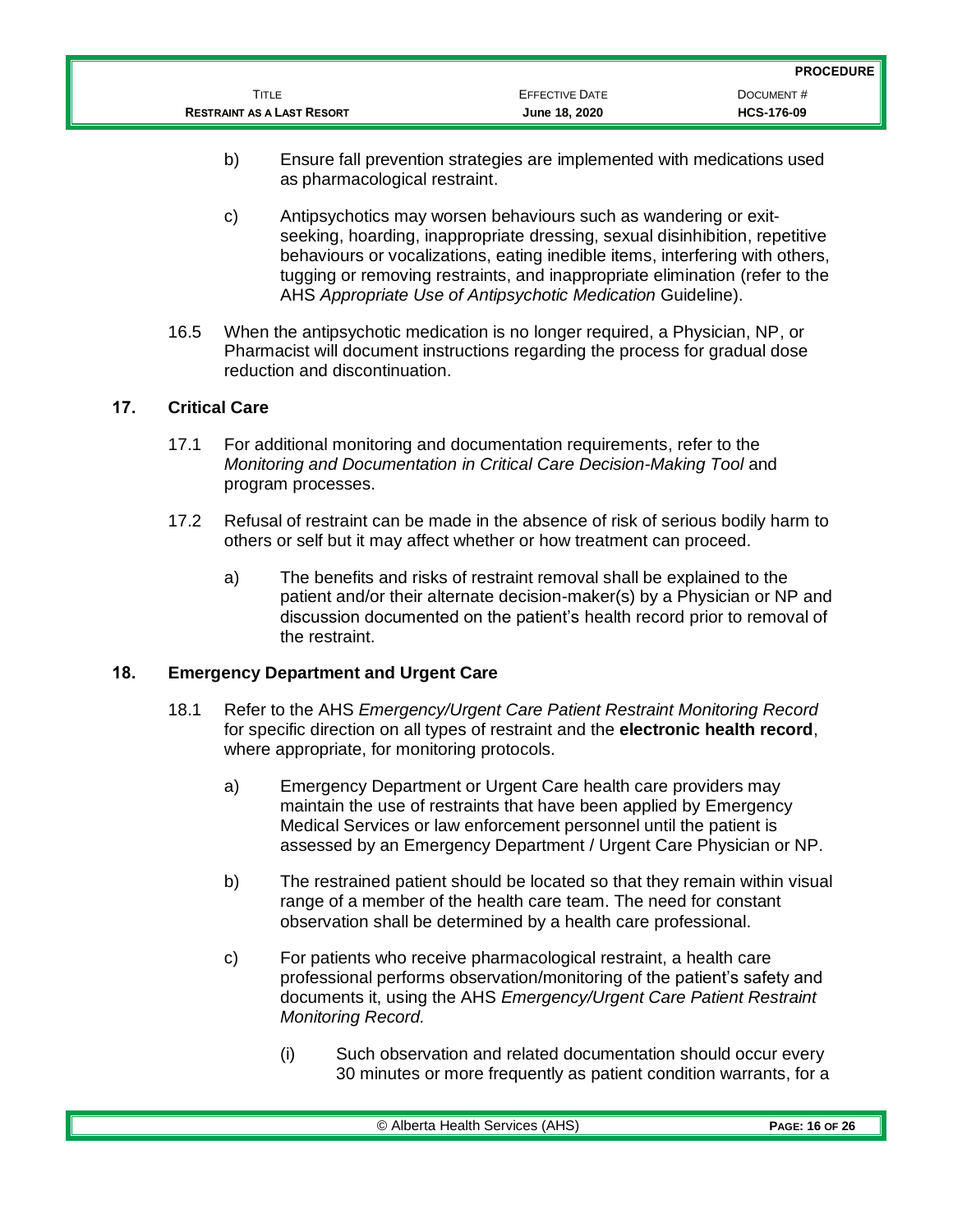minimum of one (1) hour and until patient is able to speak coherently and walk unassisted with a steady gait.

- d) For patients who receive both pharmacological and mechanical restraint, a health care professional conducts an assessment and documentation of the patient's safety every 30 minutes or more frequently as patient condition or manufacturer's instructions warrant, using the AHS *Emergency/Urgent Care Patient Restraint Monitoring Record*.
- 18.2 For detailed monitoring requirements, refer to the AHS *Emergency/Urgent Care Patient Restraint Monitoring Record*.

## **19. Pediatrics**

19.1 For additional considerations for the patient under the age of 18 experiencing mental health concerns and/or other cognitive or behavioural issues, the health care provider should refer to Section 15: Addiction & Mental Health.

### **20. Protective Services**

- 20.1 When safety is an immediate concern, Protective Services may be requested to assist for risk management and/or to collaborate with the health care provider(s) on the immediate or long-term plan of care.
	- a) **Protective Services Officers** / **Protective Services Guards** may restrain a patient in a manner consistent with their authority (including, if applicable, authority pursuant to the *Peace Officer Act* [Alberta]), training and the AHS *Restraint as a Last Resort* Policy.
	- b) When caring for older adults in Acute Care, certification under the *Mental Health Act* (Alberta) is not required to return the patient to the unit/facility:
		- (i) when the patient has capacity and agrees to return; or
		- (ii) when the patient lacks capacity and their alternate decisionmaker(s) / family grants consent to Protective Services to return the patient to the unit/facility.
	- c) In addition to documentation as outlined in Section 12 above, the Protective Services Officer / Protective Services Guard shall complete a security occurrence report and store it in the Protective Services database. The security report shall include:
		- (i) the reason for restraint;
		- (ii) type of restraint used; and
		- (iii) the health care provider(s) who requested the restraint or the health care provider(s) notified after the restraint was implemented.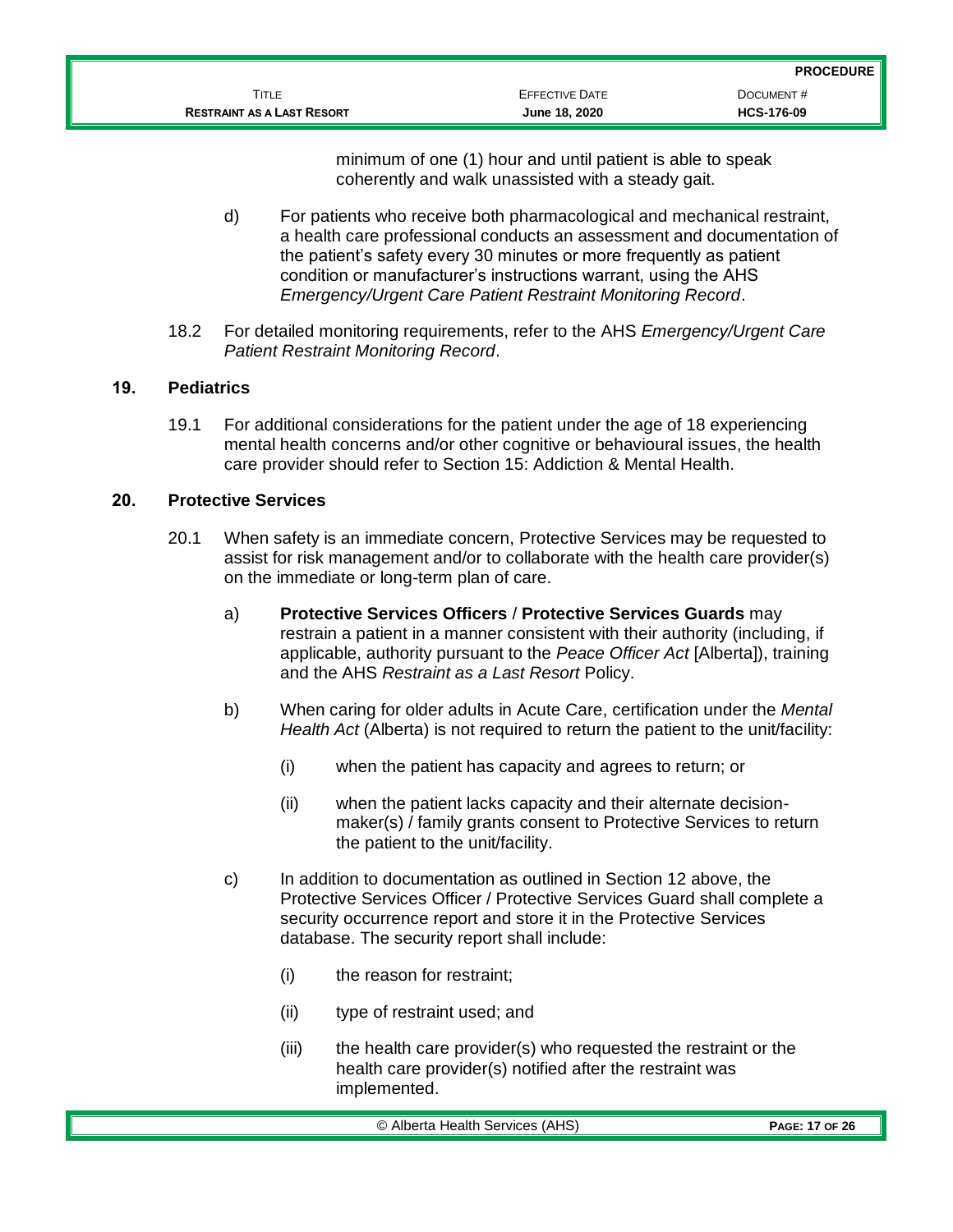|                                   |                       | <b>PROCEDURE</b>  |
|-----------------------------------|-----------------------|-------------------|
| ĪITLE                             | <b>EFFECTIVE DATE</b> | DOCUMENT#         |
| <b>RESTRAINT AS A LAST RESORT</b> | June 18, 2020         | <b>HCS-176-09</b> |

## **21. Rehabilitation and Acquired Brain Injury**

21.1 In these program settings, the following are not to be utilized as mechanical restraints: Posy vests/jackets, bed linens/sheets, wheel chair trays with attached back fastening seatbelt, head straps, or immobilizers.

## **DEFINITIONS**

**Alternate decision-maker** means a person who is authorized to make decisions with or on behalf of the patient. These may include, specific decision-maker, a minor's legal representative, a guardian, a 'nearest relative' in accordance with the *Mental Health Act* (Alberta) or an agent in accordance with a personal directive or a person designated in accordance with the *Human Tissue and Organ Donation Act* (Alberta). This also includes what was previously known as the substitute decision-maker.

**Behavioural emergency** means a situation when the patient is presenting with behaviour where immediate action is required to prevent serious bodily harm to themselves or others.

**Comfort position(s)** means use of therapeutic positioning techniques appropriate for the child's developmental level to reduce stress and anxiety and to promote safety during procedures. Oftentimes includes other diversion tactics such as blowing bubbles, giving the child toys to play with during the procedure, and/or telling the child about the procedure and providing a choice of positioning technique or whether or not they want to watch.

**Comfort rounds** means patient-focused intentional rounds that are scheduled, purposeful, and involve key behaviours that focus on addressing unmet care needs.

**Constant observation** means an assigned AHS staff member is with the patient at all times with unrestricted field of vision.

**Continuing Care** means an integrated range of services supporting the health and wellbeing of individuals living in their own home, a supportive living or long-term care setting. Continuing care clients are not defined by age, diagnosis or the length of time they may require service, but by their need for care.

**Electronic health record** means computer-based clinical data for an individual across multiple locations. This longitudinal health record includes data from a number of different interoperable electronic medical records and electronic patient records, and is shared across multiple jurisdictions. (Canadian Health Information Management Association).

**Emergency situation** means a circumstance which requires immediate health care that is necessary to preserve life, to prevent serious physical or mental harm, or to alleviate severe pain.

**Environmental restraint** means any barrier or device that limits the locomotion of an individual and thereby confines an individual to a specific geographic area or location.

**Family(-ies)** means one or more individuals identified by the patient as an important support, and who the patient wishes to be included in any encounters with the health care system, including but not limited to, family members, legal guardians, friends, and informal caregivers.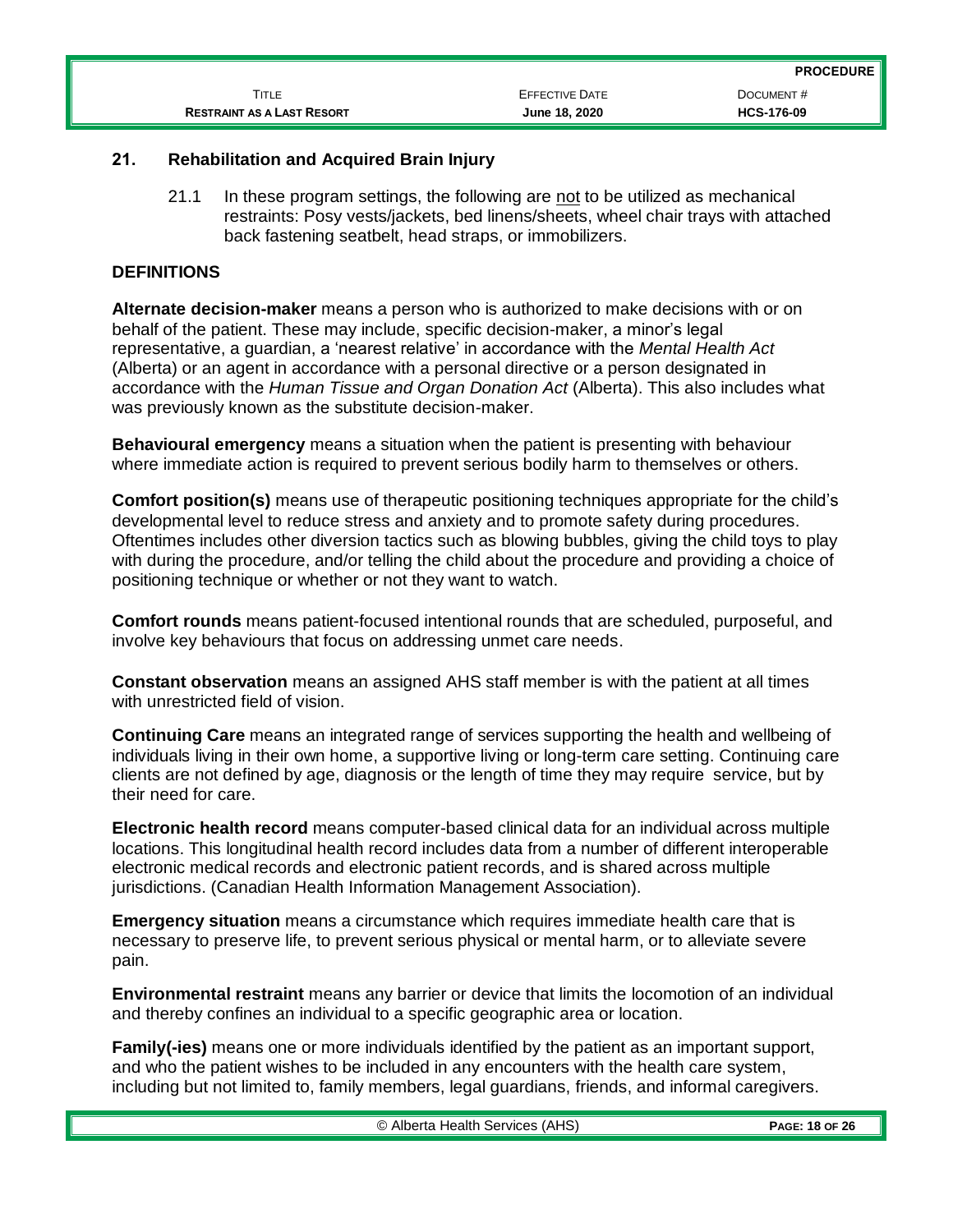|                                   |                | .                 |
|-----------------------------------|----------------|-------------------|
| TITLE                             | EFFECTIVE DATE | DOCUMENT#         |
| <b>RESTRAINT AS A LAST RESORT</b> | June 18, 2020  | <b>HCS-176-09</b> |
|                                   |                |                   |

**Health care professional** means an individual who is a member of a regulated health discipline, as defined by the *Health Disciplines Act* (Alberta) or the *Health Professions Act* (Alberta), and who practises within scope and role.

**Health care provider** means any person who provides goods or services to a patient, inclusive of health care professionals, staff, students, volunteers and other persons acting on behalf of or in conjunction with Alberta Health Services.

**Health record** means the collection of all records documenting individually identifying health information in relation to a single person.

**Home Care** means publicly funded personal and healthcare services to help people remain well, safe and independent in their home or congregated living setting (e.g., a lodge) for as long as possible.

**Individualized plan of care** means the communication of key strategies to safely prevent and minimize restraint use, written by a health care professional, ideally in consultation with the patient and/or alternate decision-maker. It is sometimes referred to as a safety plan, or is part of a treatment plan.

**Informed consent** means the patient's agreement (or alternate decision-maker) to undergo a treatment/procedure after being provided, in a manner the patient can understand, with the relevant information about the nature of the treatment/procedure(s), its benefits, potential risks and alternatives, and the potential consequences of refusal.

**Involuntary patient** means any patient who did not request a health service but who is required by court order or some other legal authority to attend for health service(s) (this group includes but is not limited to formal patients).

**Least restrictive restraint** means the lowest degree of restraint, used for the least amount of time, as appropriate given the patient's mental and physical condition, necessary to inhibit movement in order to enable treatment or support control of the patient for safety.

**Mechanical restraint** means any device, material, or equipment attached to or near a patient which cannot be controlled or easily removed by the patient and which prevents a patient's free body movement and/or a patient's normal access to their body.

**Most responsible health practitioner (MRHP)** means the health practitioner who has responsibility and accountability for the specific treatment/procedure(s) provided to a patient and who is authorized by Alberta Health Services to perform the duties required to fulfill the delivery of such a treatment/procedure(s), within the scope of their practice.

**Observation levels** means the provision for the safe care of patients at risk of suicide, elopement, aggression, and other kinds of risk behaviours. Observation levels are assigned and ordered by the treating Physician or a Nurse Practitioner, in collaboration with the interdisciplinary team, based on an assessment of the patient's emotional, physical, cognitive, behavioural, and neurological status and the assessed potential for risk of harm to self or others.

**Order** means a direction given by a regulated health care professional to carry out specific activity(-ies) as part of the diagnostic and/or therapeutic care and treatment to the benefit of a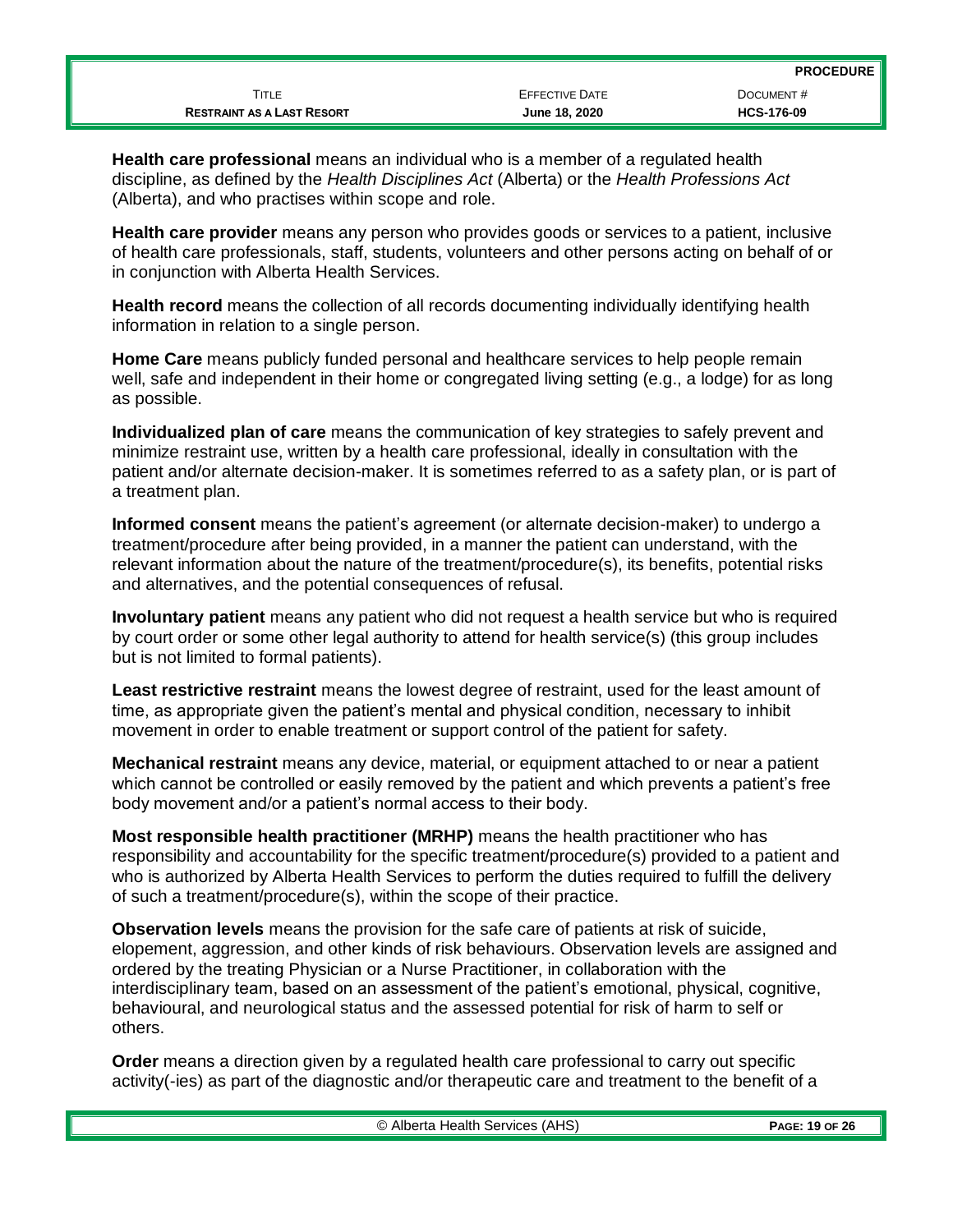|                                   |                       | <b>PROCEDURE</b>  |
|-----------------------------------|-----------------------|-------------------|
| TITLE                             | <b>EFFECTIVE DATE</b> | DOCUMENT#         |
| <b>RESTRAINT AS A LAST RESORT</b> | June 18, 2020         | <b>HCS-176-09</b> |

patient. An order may be written (including handwritten and/or electronic), verbal, by telephone, or facsimile.

**Patient** means all persons, inclusive of residents and clients, who receive or have requested health care or services from Alberta Health Services and its health care providers. Patient also means, where applicable: (a) a co-decision-maker with the person; or (b) an alternate decisionmaker on behalf of the person.

**Pharmacological restraint** means the use of pharmaceutical products to control behaviours, actions, and/or restrict freedom of movement, but for which the purpose in the situation is not to treat an identified medical or psychiatric condition.

**Physical restraint** means the direct application of physical holding techniques to a patient that involuntarily restricts their movement.

**Positioning devices** means devices that are used as mechanical supports – that is, items that provide postural support, stability, pressure distribution and/or pressure relief, or those that promote healing and prevent contracture or reduce the risk of other complications (e.g., skin sheering/breakdown), or items whose intent is to enable occupation or promote function and achieve proper body position, balance, or alignment so as to allow greater freedom of mobility than would be possible without the use of such an item.

**Protective Services Guard** means all contract security guards, under contract with Alberta Health Services, Protective Services.

**Protective Services Officer** means Protective Services Officers with Community Peace Officer appointments pursuant to the *Peace Officer Act* (Alberta).

**Responsive behaviour** means a significant subset of the behavioural and psychological symptoms of dementia (BPSD) that are thought to be an expression of: a) an unmet need; b) a response to a stimulus in a patient's environment; c) a psychological need; or d) a response to the approach of health care providers or other patients.

**Restraint** means any measure used to limit the activity or control the behaviour of a patient or a portion of their body. A restraint is pharmacological, environmental, mechanical or physical that is used with the intention of protecting a patient from self-harm or preventing harm to another person. For clarity, a restraint does not include a secure space within Continuing Care settings, in accordance with the *Continuing Care Health Service Standards* (Alberta).

**Restraint as a last resort** means all possible alternative interventions considered and rejected with consideration of the patient's mental and physical condition are exhausted before deciding to use a restraint.

**Safety plan** means, for the purposes of this document, part of the patient's treatment plan to safely manage a behavioural emergency, written by a health care professional, ideally in consultation with the patient and/or guardian/caregiver.

**Seclusion** (a form of environmental restraint) means the involuntary confinement of a person to a room from which they are prevented from leaving.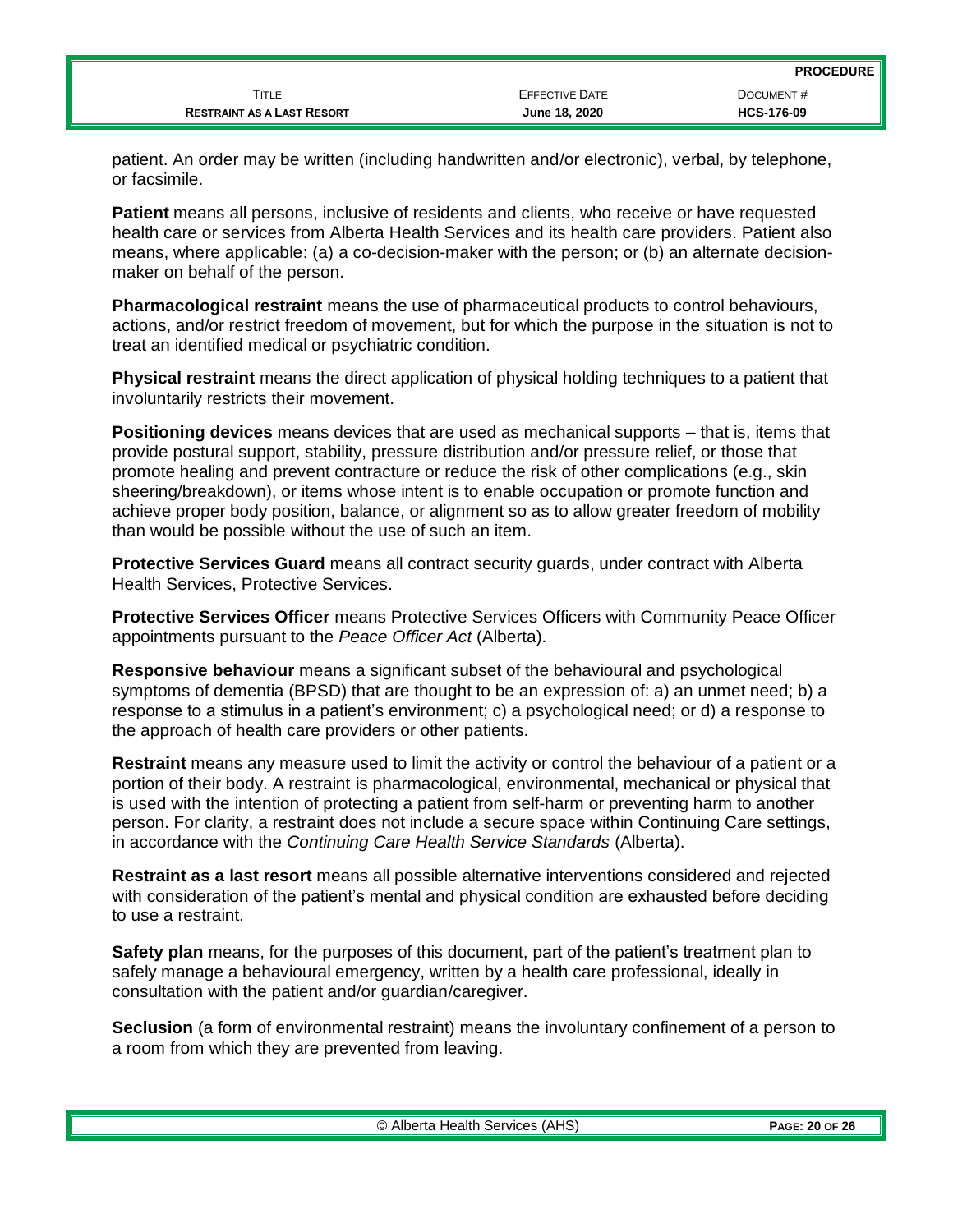**Secure space** means a secure unit within a facility, a secure facility, or a technological measure that limits a patient's ability to exit a facility or unit that is used with the intention of protecting a patient from harm. For clarity, a technological measure includes, but is not limited to, a wander alert system as per the *Continuing Care Health Service Standards* (Alberta).

**Treatment/procedure** means a specific assessment, treatment, investigative procedure(s), or series of treatments/procedures planned to manage a clinical condition, these can be presented as a treatment plan.

**Voluntary patient** means a patient seeking health care on their own volition who is not required by court order or some other legal authority to attend for health service(s).

## **REFERENCES**

- Appendix A: *Alternate and Least Restraint Interventions*
- Appendix B: *Use of Secure Spaces in Continuing Care Settings*
- Appendix C: *Use of Pro Re Nata (PRN) Pharmacological Restraints in Addiction & Mental Health Settings when the Patient Lacks the Ability to Consent and it is Impractical to Obtain Consent from their Alternate Decision-Maker(s)*
- Alberta Health Services Governance Documents:
	- o *Appropriate Use of Antipsychotic Medication* Guideline (#PS-26-01)
	- o *Clinical Documentation* Directive (#1173)
	- o *Clinical Documentation Process* Directive (#1173-01)
	- o *Consent to Treatment/Procedure(s)* Policy Suite (#PRR-01)
	- o *Medication Orders* Policy (#PS-93)
	- o *Medication Orders* Procedure (#PS-93-01)
	- o *Recognizing and Responding to Hazards, Close Calls and Clinical Adverse Events* Policy (#PS-95)
	- o *Respectful Workplaces and the Prevention of Harassment and Violence* Policy (#1115)
	- o *Restraint as a Last Resort* Policy (#HCS-176)
	- o *Safety Precautions* Policy (Addiction & Mental Health) (#AMH-03)
	- o *Use of Observation, Privileges and Passes* Policy Suite (Addiction & Mental Health) (#AMH-01)
- Alberta Health Services Forms:
	- o *Agitated Behaviour Mapping Tool* (#19626)
	- o *Behaviour Mapping Chart* (#19895)
	- o *Emergency/Urgent Care Patient Restraint Monitoring Record* (#101593)
	- o *Mechanical Restraint Monitoring Record* (Connect Care Downtime) (#21482)
	- o *Mechanical Restraint Monitoring Record* (#21270)
	- o *Seniors Delirium Protocol* (#09628)
- Alberta Health Services Resources:
	- o *Appropriate Use of Antipsychotics Toolkit*
	- o *Appropriate Use of Antipsychotics (AUA)* website
	- o *Clinical Decision-making Algorithm for Occupational Therapists & Physiotherapists Mechanical Restraints versus Positioning Devices*
	- o *Delirium, Seniors - Inpatient Clinical Knowledge Topic*
	- o *Frailty, Seniors – Acute Care Clinical Knowledge Topic*
	- o *Monitoring and Documentation in Critical Care Decision-Making Tool*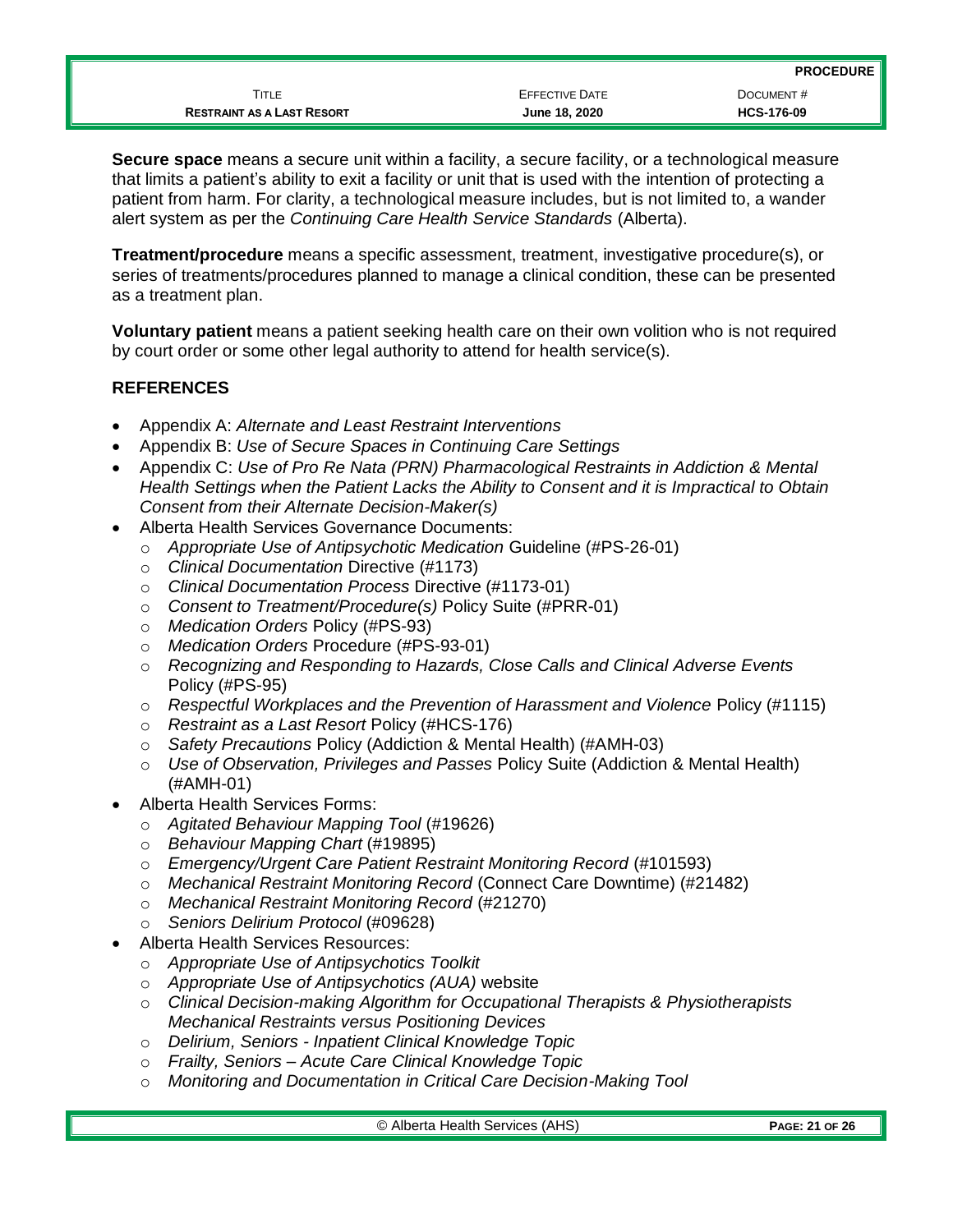| <b>PROCEDURE</b> |
|------------------|
|------------------|

|                                   |                       | - - - - - - - - - |
|-----------------------------------|-----------------------|-------------------|
| Title                             | <b>EFFECTIVE DATE</b> | DOCUMENT#         |
| <b>RESTRAINT AS A LAST RESORT</b> | June 18, 2020         | <b>HCS-176-09</b> |

- o *Provincial Parenteral Manual*
- o *Restraint as a Last Resort in the Context of Occupational Therapy and Physiotherapy Practice Professional Practice Notice September 2018*
- o *Restraint as a Last Resort Toolkit*
- o *Senior's Guidance Document, Geriatrics Clinical Knowledge Topic*
- Non-Alberta Health Services Documents:
	- o *Continuing Care Health Service Standards* (Alberta)
	- o *Co-ordinated Home Care Program Regulation* (Alberta)
	- o *Criminal Code of Canada*
	- o *Mental Health Act* (Alberta)
	- o *Peace Officer Act* (Alberta)
	- o *Public Health Act* (Alberta)

© 2020, Alberta Health Services, Policy Services



This work is licensed under a Creative Commons Attribution-Non-commercial-Share Alike 4.0 International license. The licence does not apply to AHS trademarks, logos or content for which Alberta Health Services is not the copyright owner. This material is intended for general information only and is provided on an "as is", "where is" basis. Although reasonable efforts were made to confirm the accuracy of the information, Alberta Health Services does not make any representation or warranty,<br>express, implied or statutory, as to the accuracy, r the advice of a qualified health professional. Alberta Health Services expressly disclaims all liability for the use of these materials, and for any claims, actions, demands or suits arising from such use.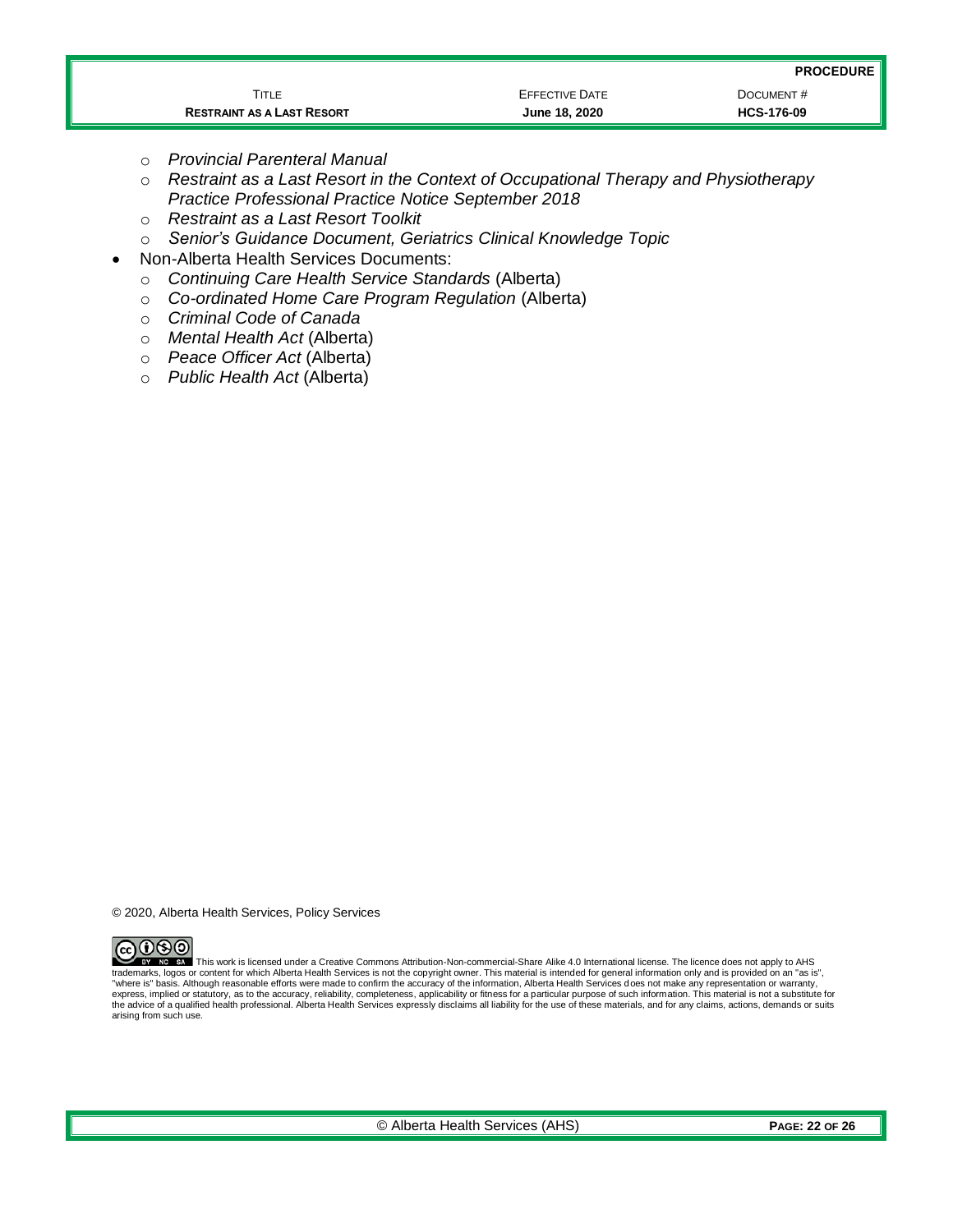**PROCEDURE**

TITLE **EFFECTIVE DATE DOCUMENT # RESTRAINT AS A LAST RESORT June 18, 2020 HCS-176-09**

# **APPENDIX A**

| <b>Risks</b>              | <b>Alternate and Least Restraint Interventions</b>                                                                                                             |
|---------------------------|----------------------------------------------------------------------------------------------------------------------------------------------------------------|
| <b>Protection</b>         | Assess for discomfort (e.g., obstruction of urinary catheter, interstitial peripheral IV).                                                                     |
| of Medical                | Convert IVs to saline locks or subcutaneous lines if possible.                                                                                                 |
| Devices,                  | Assess necessity of lines/tubes and advocate for removal (with patient/family).                                                                                |
| e.g., IV, ET              | Education: simple explanations and guided exploration of the tubes; repeat as needed.                                                                          |
| tube                      | Cover and disguise tubes with sleeves, gauze, pants, abdominal or foam binder, etc.                                                                            |
|                           | Consider alternatives: elbow splints (to keep arms straight) or neuro mitts (not secured).                                                                     |
| <b>Fall Risk</b>          | Assess for risk factors (e.g., confusion, weakness, bowel or bladder urgency).<br>☑                                                                            |
|                           | Review and reduce medications.<br>☑                                                                                                                            |
|                           | Assess gait and consider need for gait aids and strategies.<br>☑                                                                                               |
|                           | Reduce room and hallway clutter; non-slip footwear and clean prescription glasses.<br>☑                                                                        |
|                           | Walk with the person (e.g., q1h while awake; toileting schedule).<br>☑                                                                                         |
|                           | Mattress on floor, mat beside bed (slide under bed when not in use to avoid tripping).<br>☑                                                                    |
|                           | Least Restraint: side rails (partial, bed against wall) to prevent rolling out of bed (observe for risk of                                                     |
|                           | entrapment); short-term use of lap belt with ambulation/toileting q1h.                                                                                         |
| Purposeful<br><b>Exit</b> | Assess patterns of behaviours (e.g., behaviour mapping) to identify precipitating factors, timing,<br>⊻                                                        |
| <b>Seeking</b>            | duration, frequency and needs (e.g., pain, hunger, thirst, fatigue).<br>Respond to emotions (e.g., "tell me about your home" versus "you can't go home").<br>☑ |
|                           | Positive redirection (e.g., "let's have a cup of tea" instead of "don't go out/there").<br>⊻                                                                   |
|                           | Photos and familiar objects on room door; signage, e.g., washroom.<br>☑                                                                                        |
|                           | Provide familiar objects at bedside (e.g., bedspread).<br>☑                                                                                                    |
|                           | Engage in social and meaningful/purposeful activities such as dining together with other patients,<br>☑                                                        |
|                           | recreational activities, general mobilization/walking program, activities at nursing station.                                                                  |
|                           | Arrange family and/or volunteer visits during identified times, e.g., during shift change.<br>☑                                                                |
|                           | Camouflaged doors (e.g., same colors as walls, part of a mural).<br>☑                                                                                          |
|                           | Destinations to walk to, e.g., lounge, mural, dining room.<br>☑                                                                                                |
| <b>Resistance</b>         | ☑<br>Consistent health care providers; calm, reassuring approach.                                                                                              |
| to Care                   | Consider needs for dignity and privacy.<br>☑                                                                                                                   |
|                           | Dementia education for staff (e.g., step-by-step instructions).<br>☑                                                                                           |
|                           | Work with family and friends to get to know the person.<br>☑                                                                                                   |
|                           | Use of glasses, hearing aids, dentures, pocket talker; modified approach (e.g., lacks peripheral vision<br>☑                                                   |
|                           | - approach from front); ensure adequate lighting.                                                                                                              |
|                           | <b>Consider alternatives:</b> One person distracts with conversation or music and holds hands, another                                                         |
|                           | provides care. Recognize ability for client to decline care, modify care times, review sleep health, leave and                                                 |
|                           | attempt care at a later time.                                                                                                                                  |
| <b>Aggression</b>         | ☑<br>Recognition of causes for agitation may prevent escalation of behaviours and reduce or eliminate the                                                      |
|                           | need for restraint (e.g., delirium, physical illness, pain, medications, fear, control issues, needs being                                                     |
|                           | ignored, information needs, etc.).                                                                                                                             |
|                           | Modify care/safety plan and routine as needed.<br>⊻                                                                                                            |
|                           | Monitor for early signs of escalating behaviour (e.g., verbal abuse, conflict with others, pacing,<br>☑                                                        |
|                           | agitation, anger, distress).                                                                                                                                   |
|                           | Do not argue with or threaten; use de-escalation strategies.<br>☑                                                                                              |
|                           | Offer choices to help patient regain control.<br>☑                                                                                                             |
|                           | $\boxtimes$ Reduce environmental stimuli, close the door; you may need to walk away.                                                                           |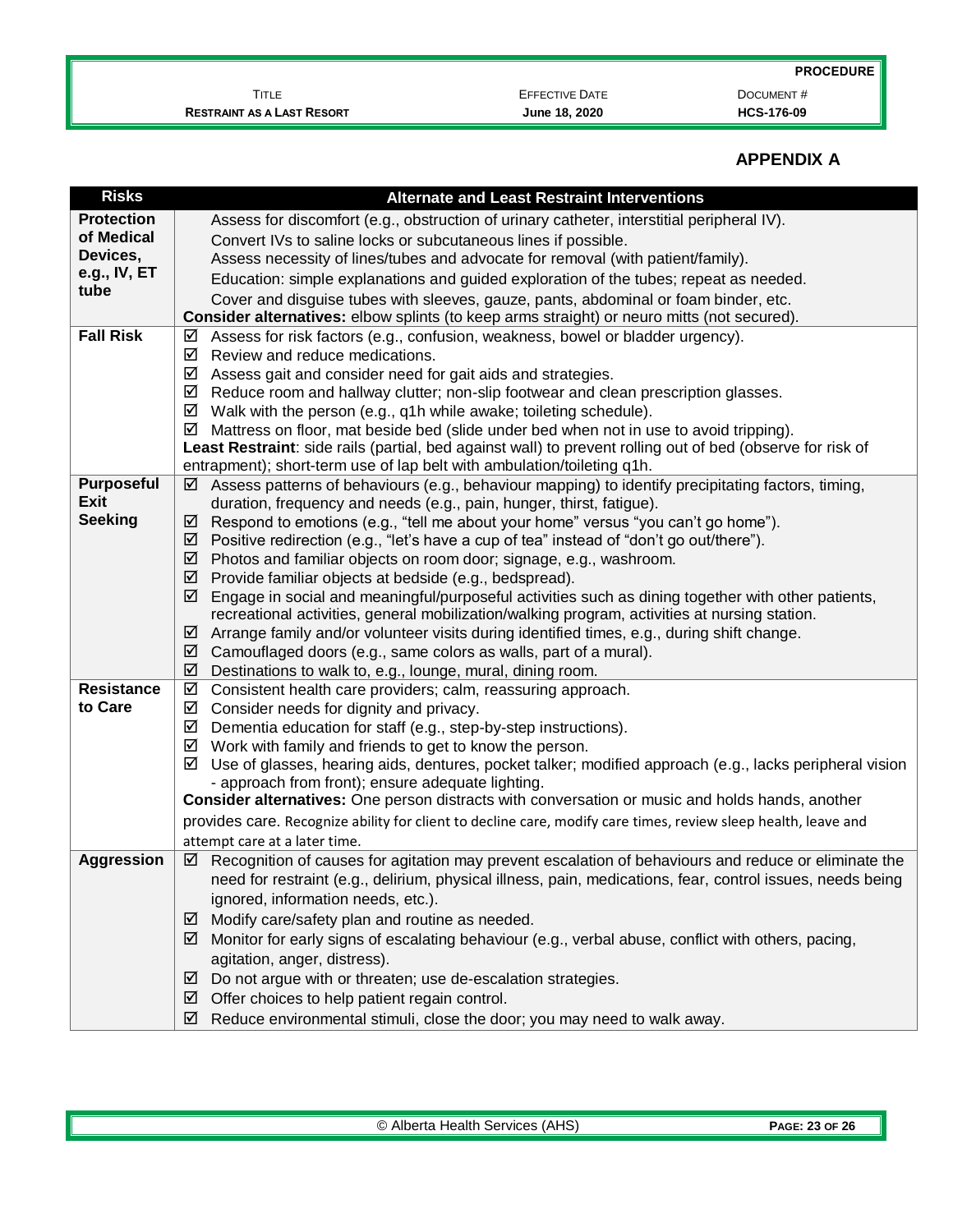|                                                          |                                                                                                                                                                                                                                                                                                                                                                                                                                                                                                                                                                                                                       |                                                                                                                                                                                                                                                                                                                                                                                                                                                                                                                                                                                                                                                                                                                                                                                                                                                                                                                                                                                                                                                                                                                                                                                                                                                                                                                                                                                                                                                                                                                                                                                                                                                                                                                                                                                                                                                                                                                                                                                                                                                   | <b>PROCEDURE</b>  |
|----------------------------------------------------------|-----------------------------------------------------------------------------------------------------------------------------------------------------------------------------------------------------------------------------------------------------------------------------------------------------------------------------------------------------------------------------------------------------------------------------------------------------------------------------------------------------------------------------------------------------------------------------------------------------------------------|---------------------------------------------------------------------------------------------------------------------------------------------------------------------------------------------------------------------------------------------------------------------------------------------------------------------------------------------------------------------------------------------------------------------------------------------------------------------------------------------------------------------------------------------------------------------------------------------------------------------------------------------------------------------------------------------------------------------------------------------------------------------------------------------------------------------------------------------------------------------------------------------------------------------------------------------------------------------------------------------------------------------------------------------------------------------------------------------------------------------------------------------------------------------------------------------------------------------------------------------------------------------------------------------------------------------------------------------------------------------------------------------------------------------------------------------------------------------------------------------------------------------------------------------------------------------------------------------------------------------------------------------------------------------------------------------------------------------------------------------------------------------------------------------------------------------------------------------------------------------------------------------------------------------------------------------------------------------------------------------------------------------------------------------------|-------------------|
|                                                          | <b>TITLE</b>                                                                                                                                                                                                                                                                                                                                                                                                                                                                                                                                                                                                          | <b>EFFECTIVE DATE</b>                                                                                                                                                                                                                                                                                                                                                                                                                                                                                                                                                                                                                                                                                                                                                                                                                                                                                                                                                                                                                                                                                                                                                                                                                                                                                                                                                                                                                                                                                                                                                                                                                                                                                                                                                                                                                                                                                                                                                                                                                             | DOCUMENT#         |
|                                                          | <b>RESTRAINT AS A LAST RESORT</b>                                                                                                                                                                                                                                                                                                                                                                                                                                                                                                                                                                                     | June 18, 2020                                                                                                                                                                                                                                                                                                                                                                                                                                                                                                                                                                                                                                                                                                                                                                                                                                                                                                                                                                                                                                                                                                                                                                                                                                                                                                                                                                                                                                                                                                                                                                                                                                                                                                                                                                                                                                                                                                                                                                                                                                     | <b>HCS-176-09</b> |
|                                                          |                                                                                                                                                                                                                                                                                                                                                                                                                                                                                                                                                                                                                       |                                                                                                                                                                                                                                                                                                                                                                                                                                                                                                                                                                                                                                                                                                                                                                                                                                                                                                                                                                                                                                                                                                                                                                                                                                                                                                                                                                                                                                                                                                                                                                                                                                                                                                                                                                                                                                                                                                                                                                                                                                                   |                   |
| <b>Agitation/</b><br><b>Emotional</b><br><b>Distress</b> | ☑<br>☑<br>e.g., IV pumps; consider quiet time in room, soft music.<br>☑<br>☑<br>$\circ$<br>$\circ$<br>$\circ$<br>$\circ$<br>☑<br>numeric pain scale, PAIN-AD for persons with dementia).<br>⊻<br>and/or 1:1 talk with staff.<br>Offer food, beverage, or medications as appropriate.<br>⊻<br>⊻<br>☑<br>☑<br>impairment).<br>☑<br>Assess comfort of seating for patients unable to mobilize:<br>☑<br>Consider fatigue, pain, time of day, etc.<br>$\circ$<br>Avoid continuous use of Broda chairs.<br>$\circ$<br>$\circ$<br>$\circ$<br>on one small area.<br>$\circ$<br>front of chair to prevent sliding out/falling. | Review and minimize medication use; correct abnormal lab values, hypoxia, infection, fluid overload.<br>Reduce overstimulation from environmental noise, e.g., comfort rounds to reduce call bell usage,<br>judicious use of chair and bed alarms, limit overhead paging, minimize machine beeps and alarms,<br>Work with families to get to know the person's needs and preferences.<br>Support daytime activity, afternoon quiet period and sleep at night:<br>Minimize interruptions for staff routines, routine lab work, vital signs, glucose monitoring<br>Decrease light and noise on evenings and during afternoon rest period<br>Dark and quiet at night, bright light and activity in the day.<br>Avoid use of sedatives (drowsy in day, risk of falls, awake at night).<br>Monitor pain using validated assessment tools (e.g., Critical Care Pain Observation Tool (CPOT),<br>Consider non-pharmacological interventions for pain: regular repositioning, mobilization/range of<br>motion/ gentle stretching, massage, distraction, relaxation. Create a predictable daily routine to<br>minimize adjustment to change. Consider distractions such as a game or activity, companionship,<br>Monitor and correct abnormal lab values, hypoxia, infection, fluid overload.<br>Introduce yourself and provide a calm, reassuring approach. Provide empathy, active listening,<br>reassurance of safety and opportunity to work through negative emotions.<br>Kindly but firmly explain expectations, intent to support, choices and limits (exception: cognitive<br>End stage dementia: consider activity mats pockets, zippers, Velcro, etc.<br>Assess, e.g., sliding/leaning/falling forward/knees swept to one side.<br>Position hips, knees, and ankles as close to 90 degrees as possible (keep in mind injuries that<br>may prevent this). Ensure buttocks and thighs are fully supported on the seat and weight is not<br>Ensure feet are flat on the footrests or floor to prevent sliding, shifting, or leaning. Gripper mat in |                   |
|                                                          | $\circ$                                                                                                                                                                                                                                                                                                                                                                                                                                                                                                                                                                                                               | Consider tilt position for rest periods and monitor skin integrity.                                                                                                                                                                                                                                                                                                                                                                                                                                                                                                                                                                                                                                                                                                                                                                                                                                                                                                                                                                                                                                                                                                                                                                                                                                                                                                                                                                                                                                                                                                                                                                                                                                                                                                                                                                                                                                                                                                                                                                               |                   |
| <b>Delirium</b>                                          |                                                                                                                                                                                                                                                                                                                                                                                                                                                                                                                                                                                                                       | $\boxtimes$ Safe mobilization when possible, to reduce agitation and support recovery.                                                                                                                                                                                                                                                                                                                                                                                                                                                                                                                                                                                                                                                                                                                                                                                                                                                                                                                                                                                                                                                                                                                                                                                                                                                                                                                                                                                                                                                                                                                                                                                                                                                                                                                                                                                                                                                                                                                                                            |                   |
|                                                          | ⊻                                                                                                                                                                                                                                                                                                                                                                                                                                                                                                                                                                                                                     | $\boxtimes$ Address underlying causes of delirium, e.g., dehydration, drug toxicity, infection, constipation. Use<br>anti-emetics with caution, avoid dimenhydrinate/strong anticholinergics with older adults.<br>Antipsychotics are not a treatment for delirium and can cause or worsen delirium. Only consider a<br>low dose of antipsychotic to temporarily ease suffering if appropriate, after other interventions fail and<br>after discussion of risks and benefits with the resident's decision-maker; use with caution in dementia                                                                                                                                                                                                                                                                                                                                                                                                                                                                                                                                                                                                                                                                                                                                                                                                                                                                                                                                                                                                                                                                                                                                                                                                                                                                                                                                                                                                                                                                                                     |                   |
|                                                          | ⊻<br>aids).                                                                                                                                                                                                                                                                                                                                                                                                                                                                                                                                                                                                           | and Parkinson's disease (see Delirium, Seniors - Inpatient Clinical Knowledge Topic).<br>Provide consistent health care providers and a consistent care plan, e.g., encourage family visits and<br>involvement, familiar objects in room (e.g., family pictures), orientate to environment; clock and<br>calendar in room, reassure and meet needs for comfort, support communication (glasses, hearing                                                                                                                                                                                                                                                                                                                                                                                                                                                                                                                                                                                                                                                                                                                                                                                                                                                                                                                                                                                                                                                                                                                                                                                                                                                                                                                                                                                                                                                                                                                                                                                                                                           |                   |
| <b>Pediatric</b>                                         | ☑                                                                                                                                                                                                                                                                                                                                                                                                                                                                                                                                                                                                                     | Consult Child Life Worker; create predictable daily routine and safe space, e.g., crib or bed.                                                                                                                                                                                                                                                                                                                                                                                                                                                                                                                                                                                                                                                                                                                                                                                                                                                                                                                                                                                                                                                                                                                                                                                                                                                                                                                                                                                                                                                                                                                                                                                                                                                                                                                                                                                                                                                                                                                                                    |                   |
| <b>Inpatients</b>                                        | ☑                                                                                                                                                                                                                                                                                                                                                                                                                                                                                                                                                                                                                     | Redirection and limit setting, explain expectations, next steps, consequences.                                                                                                                                                                                                                                                                                                                                                                                                                                                                                                                                                                                                                                                                                                                                                                                                                                                                                                                                                                                                                                                                                                                                                                                                                                                                                                                                                                                                                                                                                                                                                                                                                                                                                                                                                                                                                                                                                                                                                                    |                   |
|                                                          | ☑                                                                                                                                                                                                                                                                                                                                                                                                                                                                                                                                                                                                                     | Provide support, empathy, attentive listening, and reassurance of safety.                                                                                                                                                                                                                                                                                                                                                                                                                                                                                                                                                                                                                                                                                                                                                                                                                                                                                                                                                                                                                                                                                                                                                                                                                                                                                                                                                                                                                                                                                                                                                                                                                                                                                                                                                                                                                                                                                                                                                                         |                   |
|                                                          | ☑<br>Encouragement to regain control of self, options/choices.                                                                                                                                                                                                                                                                                                                                                                                                                                                                                                                                                        |                                                                                                                                                                                                                                                                                                                                                                                                                                                                                                                                                                                                                                                                                                                                                                                                                                                                                                                                                                                                                                                                                                                                                                                                                                                                                                                                                                                                                                                                                                                                                                                                                                                                                                                                                                                                                                                                                                                                                                                                                                                   |                   |
|                                                          | ☑                                                                                                                                                                                                                                                                                                                                                                                                                                                                                                                                                                                                                     | Distraction/diversional activities (e.g., music, TV, 1:1 interaction with staff).                                                                                                                                                                                                                                                                                                                                                                                                                                                                                                                                                                                                                                                                                                                                                                                                                                                                                                                                                                                                                                                                                                                                                                                                                                                                                                                                                                                                                                                                                                                                                                                                                                                                                                                                                                                                                                                                                                                                                                 |                   |
|                                                          | ⊻                                                                                                                                                                                                                                                                                                                                                                                                                                                                                                                                                                                                                     | Ensure a collaborative, consistent, family-centred care environment.                                                                                                                                                                                                                                                                                                                                                                                                                                                                                                                                                                                                                                                                                                                                                                                                                                                                                                                                                                                                                                                                                                                                                                                                                                                                                                                                                                                                                                                                                                                                                                                                                                                                                                                                                                                                                                                                                                                                                                              |                   |
|                                                          | ☑                                                                                                                                                                                                                                                                                                                                                                                                                                                                                                                                                                                                                     | Increased or decreased staff presence; pharmacological review of treatment interventions.                                                                                                                                                                                                                                                                                                                                                                                                                                                                                                                                                                                                                                                                                                                                                                                                                                                                                                                                                                                                                                                                                                                                                                                                                                                                                                                                                                                                                                                                                                                                                                                                                                                                                                                                                                                                                                                                                                                                                         |                   |
|                                                          |                                                                                                                                                                                                                                                                                                                                                                                                                                                                                                                                                                                                                       | © Alberta Health Services (AHS)                                                                                                                                                                                                                                                                                                                                                                                                                                                                                                                                                                                                                                                                                                                                                                                                                                                                                                                                                                                                                                                                                                                                                                                                                                                                                                                                                                                                                                                                                                                                                                                                                                                                                                                                                                                                                                                                                                                                                                                                                   | PAGE: 24 OF 26    |
|                                                          |                                                                                                                                                                                                                                                                                                                                                                                                                                                                                                                                                                                                                       |                                                                                                                                                                                                                                                                                                                                                                                                                                                                                                                                                                                                                                                                                                                                                                                                                                                                                                                                                                                                                                                                                                                                                                                                                                                                                                                                                                                                                                                                                                                                                                                                                                                                                                                                                                                                                                                                                                                                                                                                                                                   |                   |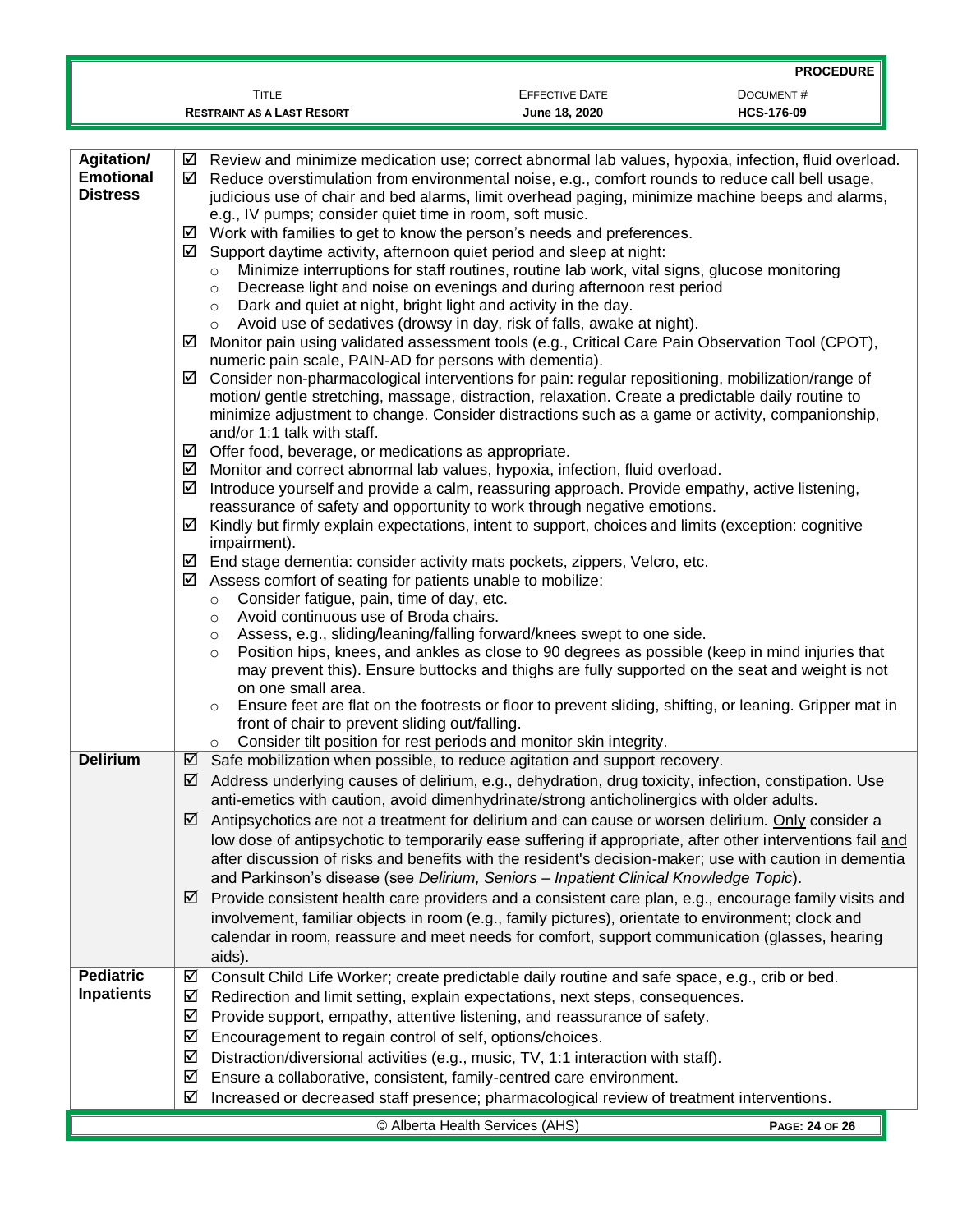TITLE **EXECTIVE DATE** EFFECTIVE DATE **DOCUMENT** # **RESTRAINT AS A LAST RESORT June 18, 2020 HCS-176-09**

#### **APPENDIX B**

### **Use of Secure Spaces in Continuing Care Settings**

According to the *Continuing Care Health Services Standards* (2018), a restraint does not include the use of a secure space within Continuing Care settings. For clarity, the following requirements and monitoring are outlined for patients assessed as requiring a secure space:

- Obtain informed consent in accordance with the AHS *Consent to Treatment/ Procedure(s)* Policy and provide information on the secure space to the patient and/or alternate decision-maker and family, prior to, or upon initiation of the secure space.
- Information about the secure space shall also be available upon request while the patient resides in or is subject to the secure space.
- With initial entry to the secure space, monitor the patient at minimum 15 to 30 minutes, or until patient stabilizes; monitor thereafter based on the patient's response/condition to the intervention, as documented in the plan of care.
- Monitor the patient for responsive behaviour(s) (e.g., exit seeking) in response to the use of the secure space.
- The following shall be documented in the patient's individualized plan of care and chart:
	- o patient need for the secure space;
	- o criteria or goal for discontinuation of the secure space;
	- $\circ$  method of monitoring and monitoring frequency while the patient is subject to the secure space;
	- $\circ$  review period(s) for determining the appropriateness and effectiveness of the secure space including:
		- at admission to, or initiation of the secure space;
		- upon significant change in the patient's behaviour or responsive behaviour that requires a secure space; and
		- scheduled review(s) at minimum annually and based upon patient need and response to the secure space.
	- $\circ$  plans for discontinuation of the secure space, as applicable, once the patient need for the secure space has been resolved (i.e., goal of the intervention has been met).
- Document assessments, behaviour tracking, monitoring conducted, and reviews of the appropriateness and effectiveness of the secure space on the patient's chart and care plan.